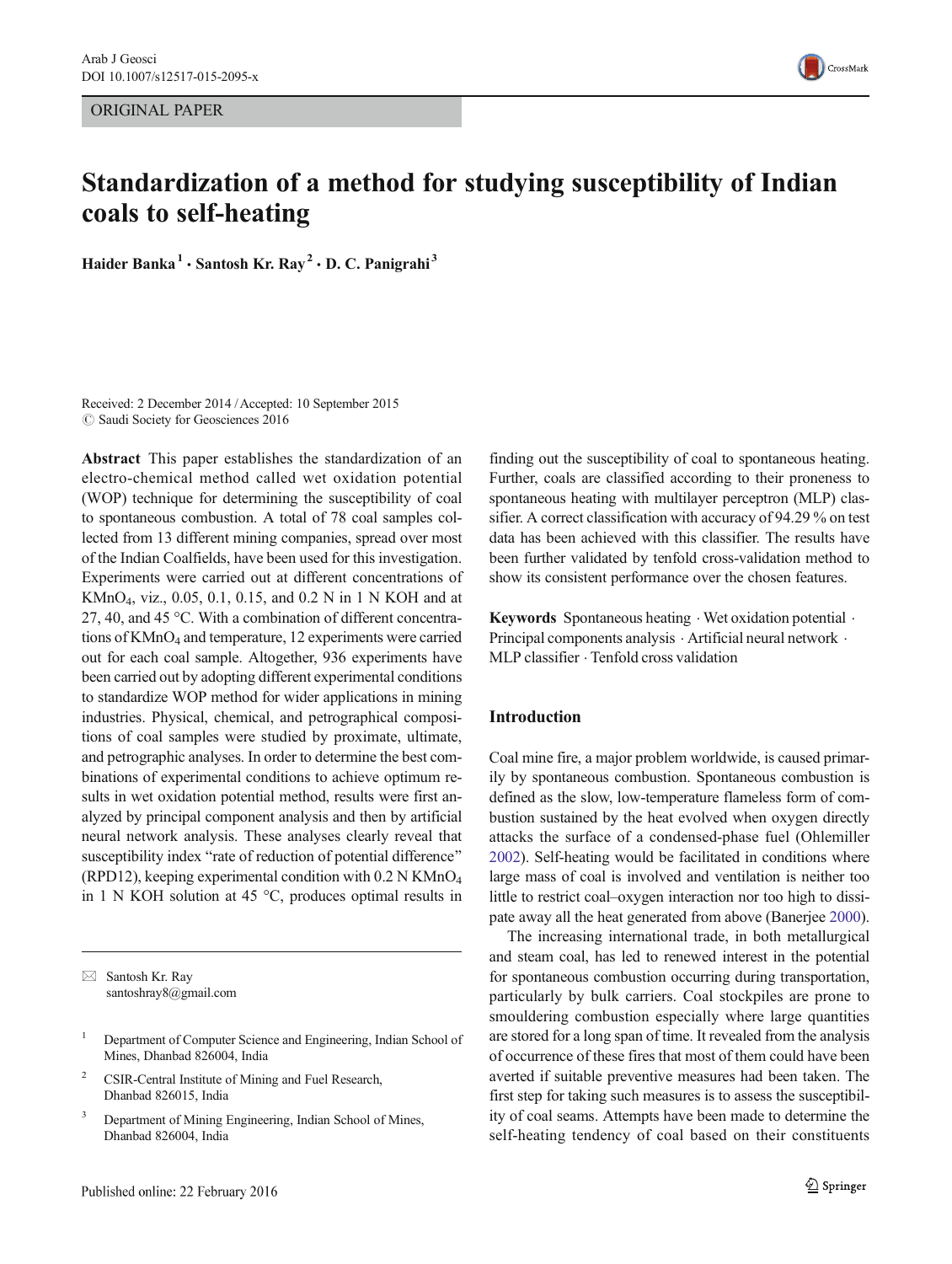obtained from proximate and ultimate analyses. Gradations are made particularly by using inherent moisture content, volatile matter content, and oxygen percentage. A study of coal and oxygen interaction clearly reveals that the process of spontaneous combustion is governed by a number of factors which may be broadly categorized as intrinsic and extrinsic parameters. Intrinsic parameters are associated with nature of coal, which are defined, either by its physical characteristics, viz., moisture, ash, volatile matter, and fixed carbon, or chemical characteristics, viz., carbon, hydrogen, nitrogen, sulphur, or petrographic distribution like vitrinite, inertinite, liptinite, and mineral matter content. Extrinsic parameters are mainly site specific and are related to geological conditions, mining methods, and environmental conditions prevailing during the extraction of coal. Many researchers have tried to correlate the spontaneous heating susceptibility of coal with the intrinsic properties (Didari [1988](#page-12-0); Ghosh [1986;](#page-13-0) Panigrahi et al. [2000](#page-13-0); Kaymakci and Didari [2002](#page-13-0); Beamish and Arisoy [2008a](#page-12-0); Beamish and Arisoy [2008b](#page-12-0)). Peroxy complex formation of coal during oxidation has also been used to evaluate its spontaneous combustion susceptibility (Behera and Mohanty [2009;](#page-12-0) Banerjee et al. [1988\)](#page-12-0). Ozdeniz [\(2010\)](#page-13-0) determined spontaneous combustion in an industrial-scale coal stockpile. Baris et al. ([2012](#page-12-0)) investigated low-temperature oxidation of four different-rank Turkish coals experimented at 40, 60, and 90 °C in order to assess the effects of temperature, particle size, coal petrography, and coal rank by monitoring  $CO<sub>2</sub>$  and  $CO$ formation rates and calculated  $CO/CO<sub>2</sub>$  ratios. Carras et al. [\(2009\)](#page-12-0) measured greenhouse gas  $(CO<sub>2</sub>$  and  $CH<sub>4</sub>)$  emissions from spoil piles, coal rejects, and tailings due to lowtemperature oxidation and spontaneous combustion at open cut coal mines in Australia. Lang and Fu-Bao ([2010](#page-13-0)) of PR China made a comprehensive hazard evaluation system for spontaneous combustion of coal in underground mining. Xuyao et al. [\(2011\)](#page-13-0) determined crossing point temperature of 11 coal samples of varied rank collected from different coalfields using self-designed experimental system.

In India, susceptibility of coal to spontaneous combustion is determined by using crossing point temperature method. It has been observed by earlier researcher (Banerjee [2000\)](#page-12-0) that in the case of high moisture coals usually having high susceptibility, there is a shift of the crossing point temperature to a high value, because of release of moisture during heating, indicating that the coal is poorly susceptible, but in reality, it is a highly reactive coal. Therefore, some researchers advocate that susceptibility of a particular coal should be determined by different methods to ascertain its liability fairly accurately. This idea did not gain its ground as some of methods require elaborate and costly experimental setups.

Keeping this in view, wet oxidation potential method, a simple experimental technique, has been tried in the present investigation. It is evident from the review of literature that wet oxidation potential (WOP) technique has been applied to a very few samples and on a limited scale by only two researchers. Tarafdar and Guha [\(1989\)](#page-13-0) conducted wet oxidation experiments with seven coal samples and observed that the higher the potential difference, the more susceptible the coal toward smouldering combustion. Panigrahi et al. [\(2004](#page-13-0)) conducted experiments with 12 coal samples from Indian coalfields. As indicated by these researchers, WOP method is one of the promising methods which should be investigated in a wider scale. Keeping these points in mind, the present investigation aims to study this method extensively over a wide range of samples with variation in concentration of oxidants and standardize it for wider application, so that it can be used by the practicing mining engineers for determining the susceptibility of coal to spontaneous heating.

Physical, chemical, and petrographical compositions of coals were studied by proximate, ultimate, and petrographic analyses. In order to determine the best combinations of experimental conditions to achieve optimum results in wet oxidation potential method, results are first analyzed by principal components analysis and then by artificial neural network analysis.

Principal component analysis (PCA) is a well-established technique for dimensionality reduction and multivariate analysis. Examples of its applications include data compression, image processing, visualization, exploratory data analysis, pattern recognition, modeling of rock fragmentation, prediction of ventilation methane emission rates in longwall mines, and time series prediction (Esmaeili et al. [2014](#page-12-0), Labib and Vemuri [2004](#page-13-0), Karacan [2008\)](#page-13-0). In order to find out the effective parameters responsible for susceptibility of coal to spontaneous heating, the PCA technique was applied in this study.

Artificial neural network (ANN) has been extensively used in many fields, viz., prediction and controlling of flyrock in blasting operation (Monjezi et al. [2011\)](#page-13-0). predicting flyrock distance caused by blasting operation (Ghasemi et al. [2014\)](#page-12-0), predictive models for pot-hole depth in underground coal mining (Lokhande et al. [2014](#page-13-0)), to predict settlement under embankment load using soft soil properties together with various geometric parameters as input for each stone column (SC) arrangement and embankment condition (Chik et al. [2014\)](#page-12-0), and to predict the elastic properties (Poisson's ratio and Young's modulus) of the schistose rocks from unconfined strength (UCS and tensile strength) (Khandelwal and Singh [2011](#page-13-0)). ANN has also found its wider application in the field of ground vibration due to blasting and waste dump stability (Singh and Singh [2005;](#page-13-0) Khandelwal and Singh [2006;](#page-13-0) Khandelwal and Singh [2002](#page-13-0)). Further, this artificial intelligence technique has been successfully used in modeling and predicting ventilation methane emissions of longwall mines (Karacan [2008\)](#page-13-0).

In addition, attempts have also been made to classify the coals according to their proneness to spontaneous heating by multilayer perceptron (MLP) classifier to validate the findings.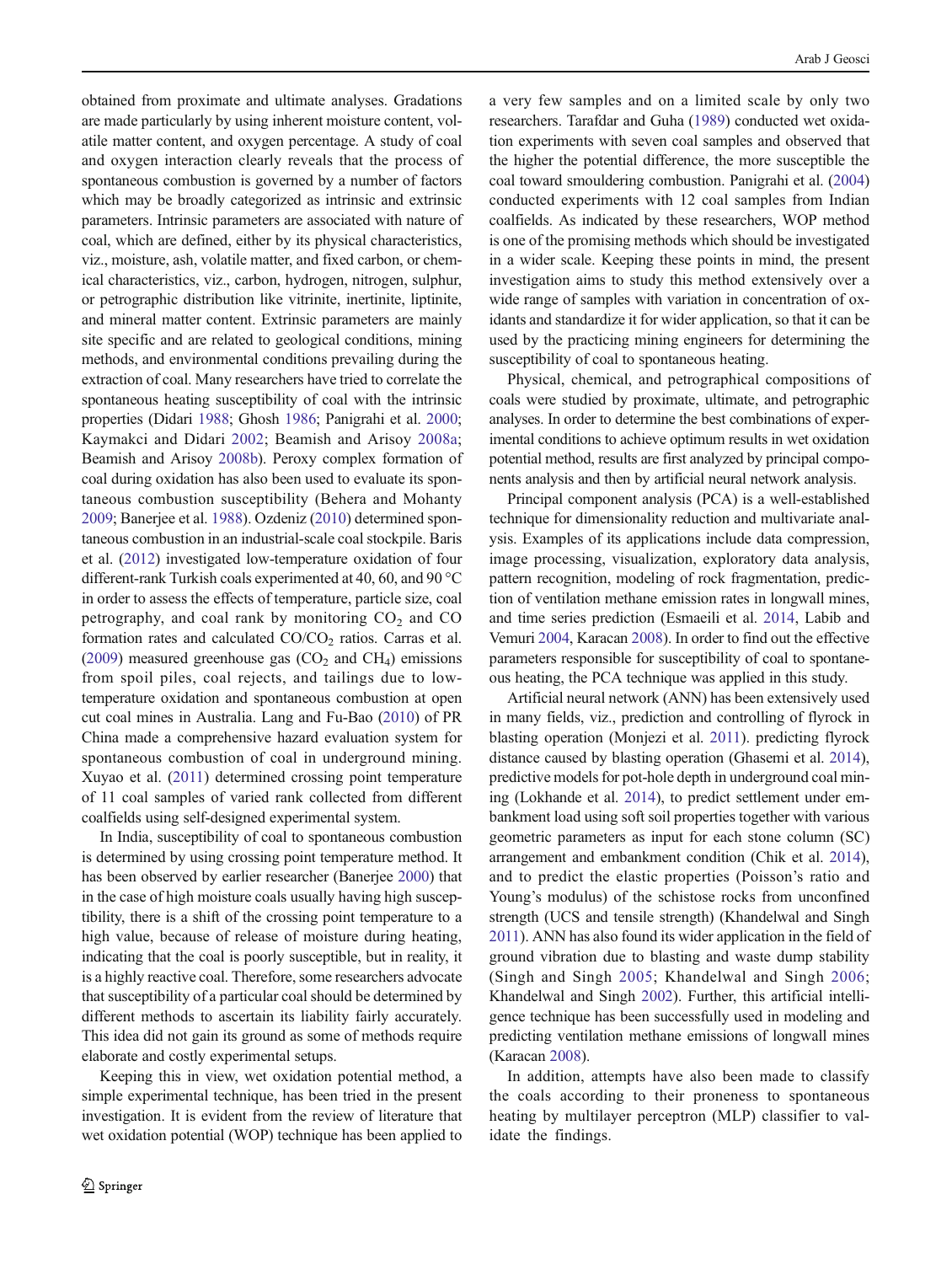The multilayer perceptron has been applied in the field of air quality prediction, classification of satellite images to distinguish between clouds and ice or snow, and classification of atmospheric circulation patterns (Gardner and Dorling [1998\)](#page-12-0). Further examples of its applications include prediction of surface ozone concentrations in an industrialized area (Yi and Prybutok [1996\)](#page-13-0), prediction of the existence of tornadoes (Marzban and Stumpf [1996](#page-13-0)), and vision problems: recognition and pose estimation of 3D objects from a single 2D perspective view, and handwritten digit recognition (Khotanzad and Chung [1998](#page-13-0)).

## Experimental investigation

Seventy-eight (78) coal samples covering fiery and non-fiery seams of 13 mining companies of India were collected for this investigation (Ray [2013](#page-13-0)). The companies are Eastern Coalfields Ltd. (ECL), Bharat Coking Coal Ltd. (BCCL), Central Coalfields Ltd. (CCL), Mahanadi Coalfields Ltd. (MCL), South Eastern Coalfields Ltd. (SECL), Northern Coalfields Ltd. (NCL), Western Coalfields Ltd. (WCL), North Eastern Coalfields (NEC), Singareni Collieries Company Ltd. (SCCL), IISCO Steel Plant (ISP) SAIL, Monnet Ispat & Energy Ltd., Neyveli Lignite Corporation (NLC), and Tata Steel Ltd. Location of collected coal samples extends over Raniganj, Jharia, Karanpura, Ramgarh, Bokaro, Ib Valley, Raigarh, Chirimiri, Son Valley, Wardha Valley, Kamptee, Singrauli, Pranhita-Godavari Valley, Bikaner, Neyveli, and Makum coal basins. Details of coal samples, i.e., sample code, name of the mine and the seam, and mining company are presented in Table [1](#page-3-0).

The coal samples were collected from 55 mines by following Channel Sampling procedure (Peters [1978](#page-13-0); IS 436 [1964](#page-13-0)) and brought to the laboratory in sealed condition for analysis. Samples were ground and sieved to suitable size  $(-212 \mu m)$  making necessary coning and quartering. Samples were prepared for various analyses, namely, proximate (moisture, volatile matter, ash, and fixed carbon), ultimate (carbon, hydrogen, nitrogen, sulphur, and oxygen), and petrographic analyses (vitrinite, inertinite, liptinite, and mineral matter content). The proximate, ultimate, and petrographic analyses were carried out by following standard procedures (IS 1350- Part 1 [1969](#page-13-0); ASTM D 5373–93 [1993](#page-12-0); ICCP [1971](#page-13-0); ICCP [1994;](#page-13-0) IS 9127 Part I [1979;](#page-13-0) IS 9127 Part II [1979](#page-13-0)). Crossing point temperature (CPT) of 78 coal samples was determined by standard procedure as practiced in India (Panigrahi et al. [2000\)](#page-13-0). An electrochemical method called wet oxidation potential is also described in detail to find out susceptibility index of coal for the purpose of its identification and classification.

#### Wet oxidation potential analysis

Wet oxidation potential analysis was carried out with potassium permanganate  $(KMnO<sub>4</sub>)$  as oxidizer in potassium hydroxide (KOH) solution. One hundred milliliters of such chemical mixture was taken in a beaker, and a calomel reference electrode and a carbon electrode were immersed in it. After attaining a stable reading, the potential difference, i.e., electromotive force (EMF), in millovolts, was measured between these electrodes by using a digital millivoltmeter. Equivalence factor of  $KMnO<sub>4</sub>$  in this case was maintained as 158.04/3=52.68. Experiments were carried out at different concentrations of  $KMnO<sub>4</sub>$ , viz., 0.05, 0.1, 0.15, and 0.2 N in 1 N KOH and at 27, 40, and 45 °C. With a combination of different concentrations of  $KMnO_4$  and temperature, 12 experiments were carried out for each coal sample. In total, 936 experiments were carried out using 78 coal samples. A 0.5-g coal sample of −212-μm size was added in the chemical mixture and was continuously stirred using a magnetic stirrer. The potential difference was recorded over a period of time until a nearly constant value was attained. Temperature of the mixture was measured with a calibrated temperature recorder. Potential difference and temperature were recorded at an interval of 1 min. Each experiment takes about an hour. The experimental setup for wet oxidation potential method is shown in Fig. [1](#page-4-0). The difference between potential difference (PD) of the mixture before adding coal sample and after its complete oxidation was calculated for each sample. Total time taken for each experiment was recorded and thus rate of reduction of potential difference was calculated. This rate of reduction of potential difference (RPD) was considered as a parameter for susceptibility of coal to spontaneous combustion and expressed in millivolts per minute (Ray [2013\)](#page-13-0).

## Results and discussion

Table [2](#page-5-0) represents independent variables, viz., moisture (M), ash (A), fixed carbon (FC) (wt%); volatile matter (VM $_{\text{daf}}$ ), carbon (C<sub>daf</sub>), hydrogen (H<sub>daf</sub>), nitrogen (N<sub>daf</sub>), sulphur (S<sub>daf</sub>), and oxygen (O<sub>daf</sub>) on dry ash free basis (daf) (wt%); and maceral content, viz., vitrinite  $(V_{mmf})$ , inertinite  $(I_{mmf})$ , and liptinite  $(L_{mmf})$  on mineral matter free basis (vol%), and dependent variables like crossing point temperature (CPT). Table [3](#page-6-0) details out dependent variables like rate of reduction of potential difference (RPD) in different experimental conditions. Acronym used for indicating the rate of reduction of potential difference (RPD) of different experimental conditions is as follows: RPD1, RPD2, and RPD3: RPD at 0.05 N  $KMnO<sub>4</sub>$  with 1 N KOH solution at 27, 40, and 45, respectively; RPD4, RPD5, and RPD6: RPD at  $0.1$  N KMn $O<sub>4</sub>$  with  $1$  N KOH solution at 27, 40, and 45 °C, respectively; RPD7, RPD8, and RPD9: RPD at 0.15 N KMnO4 with 1 N KOH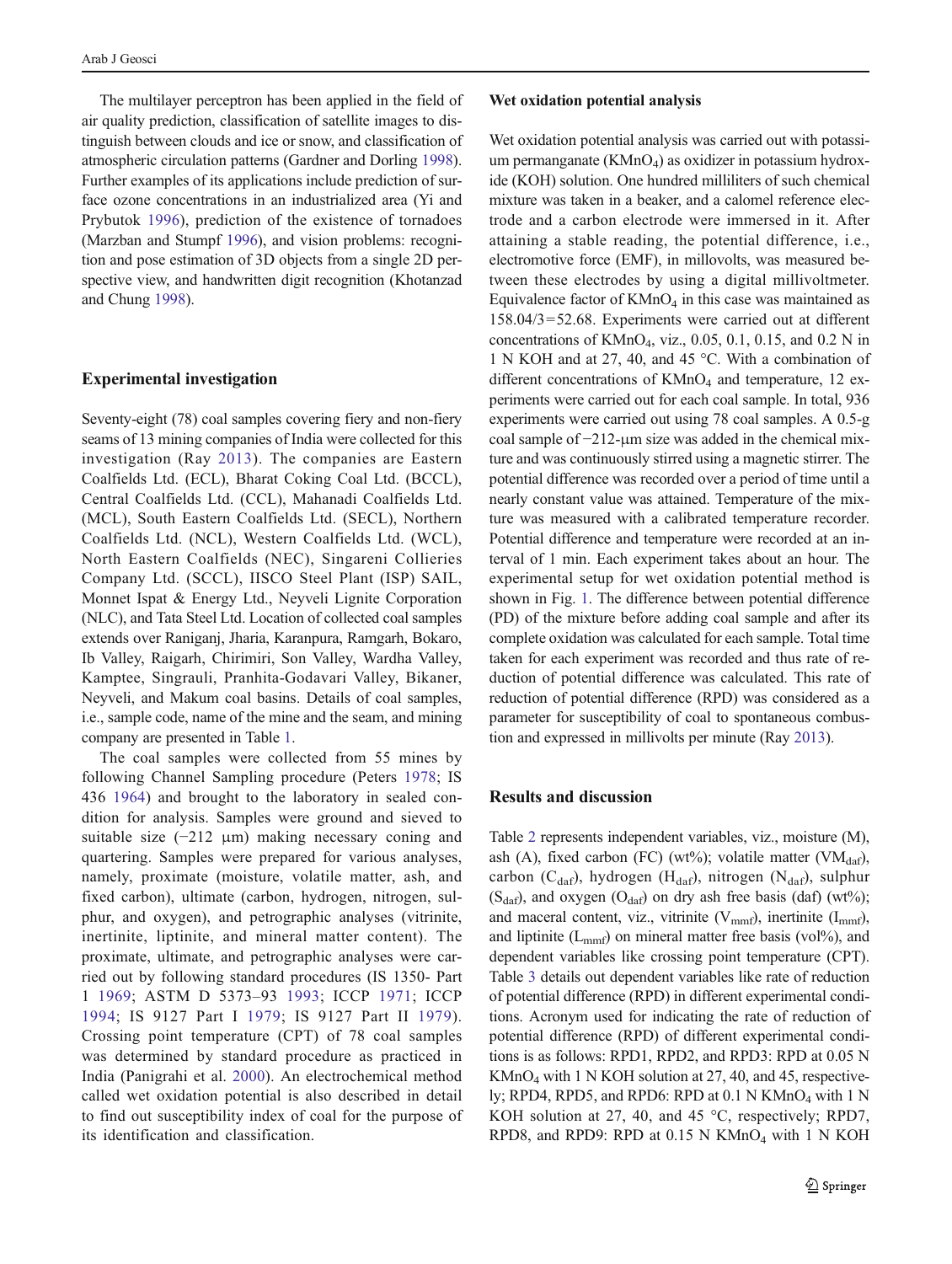<span id="page-3-0"></span>Table 1 Details of coal samples chosen for experiments

| $\mathbf S$<br>No. | Mine/company                    | Seam                    | S<br>No. | Mine/company                            | Seam                |
|--------------------|---------------------------------|-------------------------|----------|-----------------------------------------|---------------------|
| $\mathbf{1}$       | Central Kajora, ECL             | RVIII                   | 40       | Churcha East, SECL                      | V                   |
| 2                  | Parascole East, ECL             | <b>RVII</b>             | 41       | Haldibari, SECL                         | ΧB                  |
| 3                  | Shamsunderpur, ECL              | RVII                    | 42       | Kamptee OCP, WCL                        | VB                  |
| 4                  | Lakhimata, ECL                  | Metadih                 | 43       | Saoner Mine 1, WCL                      | IV $(M)$            |
| 5                  | Lakhimata, ECL                  | BП                      | 44       | Saoner Mine 3, WCL                      | V                   |
| 6                  | Jhanjra, ECL                    | <b>RVIIA</b>            | 45       | Umrer OCP, WCL                          | IV                  |
| 7                  | MIC unit Jhanjra,<br><b>ECL</b> | RVI                     | 46       | New Majri III, WCL                      | Majri               |
| 8                  | Jhanjra, ECL                    | RVII                    | 47       | Ghuggus OCP, WCL                        | Meyo Bottom         |
| 9                  | Kottadih Project,<br><b>ECL</b> | RV                      | 48       | Ghuggus OCP, WCL                        | Meyo Middle         |
| 10                 | Kottadih, ECL                   | RIII/II                 | 49       | Naigaon OCP, WCL                        | Meyo Bottom         |
| 11                 | Khaskajora, ECL                 | <b>RVIIIA</b>           | 50       | Naigaon OCP, WCL                        | Meyo Middle         |
| 12                 | Khaskajora, ECL                 | <b>RVIIIB</b>           | 51       | Jhingurda, WCL                          | Jhingurdah          |
| 13                 | Kumardhubi, ECL                 | Singpur Top             | 52       | Jayant OCP, WCL                         | Turra               |
| 14                 | Bansdeopur, BCCL                | VШ                      | 53       | Jayant OCP, WCL                         | Purewa Bottom       |
| 15                 | Victoria West, BCCL             | Ramnagar                | 54       | Jayant OCP, WCL                         | Purewa Top          |
| 16                 | Sudamdih shaft,<br><b>BCCL</b>  | XI/XII                  | 55       | Amlohri OCP, WCL                        | Purewa Merge        |
| 17                 | Bastacolla, BCCL                | $\mathbf{0}$            | 56       | Amlohri OCP, WCL                        | Turra               |
| 18                 | Bastacolla, BCCL                | Ι                       | 57       | Tipong, NEC                             | 20 Feet             |
| 19                 | Bastacolla, BCCL                | П                       | 58       | Tipong, NEC                             | 60 Feet<br>(Bottom) |
| 20                 | Moonidih, BCCL                  | XVI(T)                  | 59       | Tipong, NEC                             | 60 Feet (Top)       |
| 21                 | Mudidih, BCCL                   | IX                      | 60       | Tirap OCP, NEC                          | 8 Feet              |
| 22                 | Kalyani, CCL                    | Karo (Major)            | 61       | Tirap OCP, NEC                          | 60 Feet (Top)       |
| 23                 | Argada, CCL                     | I                       | 62       | Tirap OCP, NEC                          | 20 Feet             |
| 24                 | Argada, CCL                     | J                       | 63       | Kakatiya LW, SCCL                       | Ι                   |
| 25                 | Hesagora, CCL                   | X Bottom                | 64       | Kakatiya LW, SCCL                       | IA                  |
| 26                 | Churi, CCL                      | Lower Bachra            | 65       | Kakatiya LW, SCCL                       | П                   |
| 27                 | KD Hessalong, CCL               | Dakra                   | 66       | Kakatiya LW, SCCL                       | Ш                   |
| 28                 | Kuju, CCL                       | VII                     | 67       | Adriyala Shaft, SCCL                    | I                   |
| 29                 | Lilari OCP, MCL                 | Lajkura Top             | 68       | RK New Tech incline, SCCL               | 1 A                 |
| 30                 | Belpahar OCM,<br>MCL            | IB                      | 69       | Sijua, Tata Steel Ltd.                  | XIII                |
| 31                 | Belpahar OCM,<br>MCL            | Rampur Top              | 70       | Sijua, Tata Steel Ltd.                  | XIV                 |
| 32                 | Belpahar OCM,<br>MCL            | Rampur<br><b>Bottom</b> | 71       | 6&7 Pits, Tata Steel Ltd.               | IX                  |
| 33                 | Lakhanpur OCP,<br>MCL           | Lajkura Top             | 72       | 6&7 Pits, Tata Steel Ltd.               | ΧI                  |
| 34                 | Jagannath OCP,<br>MCL           | Ш                       | 73       | Milupara, Monnet Ispat & Energy<br>Ltd. | П                   |
| 35                 | Anjan Hill, SECL                | Ш                       | 74       | Kondkel, Monnet Ispat & Energy<br>Ltd.  | Ш                   |
| 36                 | NCPH, SECL                      | $\rm III$               | 75       | Chasnalla, ISP, SAIL                    | XII                 |
| 37                 | Rajnagar RO, SECL               | 8A <sub>2</sub>         | 76       | Western Quarry, ISP, SAIL               | XIII/XIV            |
| 38                 | 5&6 Incline, SECL               | Index                   | 77       | Neyveli Mine 1A, NLC                    | Lignite             |
| 39                 | Churcha West, SECL              | V                       | 78       | Barsingsar lignite, NLC                 | Lignite             |

S - Sample

solution at 27, 40, and 45 °C, respectively; RPD10, RPD11, and RPD12: RPD at 0.2 N KMnO<sub>4</sub> with 1 N KOH solution at 27, 40, and 45 °C, respectively.

Values of independent variables and CPT of 78 coal samples are shown in statistical form in Table [2.](#page-5-0) Minimum, maximum, mean, and standard deviations of all variables are furnished in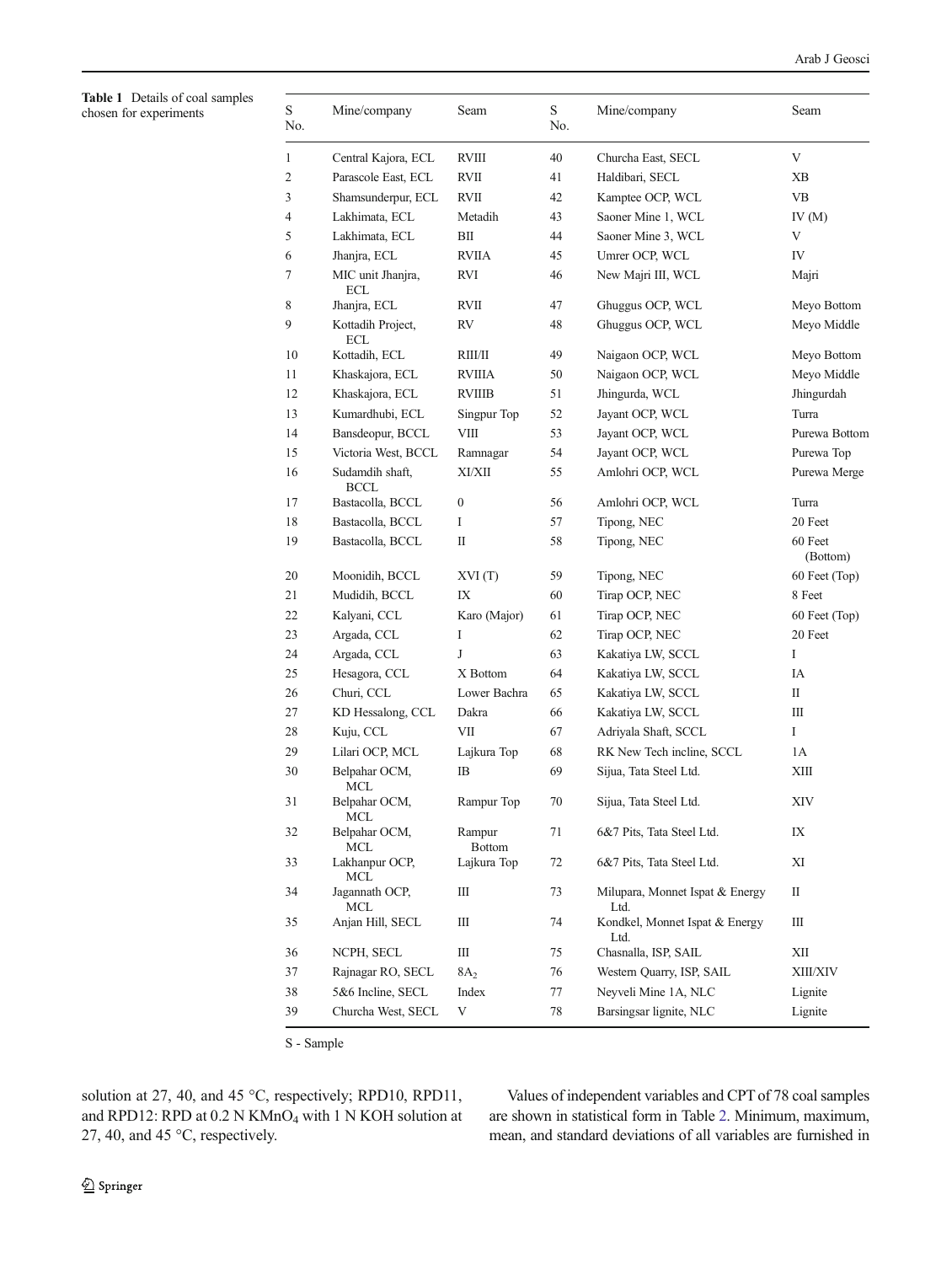<span id="page-4-0"></span>Table [2.](#page-5-0) Repeatability of experimental results was verified with three coal samples, carrying out five experiments each for a sample. Sample No. 13 (Kumardhubi Colliery, Singhpur top seam, ECL) with  $0.2$  N KMnO<sub>4</sub> in 1 N KOH solution at 40 °C gives PD of 62, 61.1, 60.5, 61.7, and 60.9 mV whereas Sample No. 16 (Sudamdih Shaft Mine, XI/XII seam, BCCL) with 0.1 N KMnO<sub>4</sub> in 1 N KOH solution at 27 °C shows PD of 48.1, 47.6, 47.1, 47.4, and 47.0 mV. Further, with 0.2 N KMnO<sub>4</sub> in 1 N KOH solution at 40 °C, Sample No. 46 (New Majri III, Majri Seam) gives PD of 121.3, 119.7, 120.5, 118.5, and 119.1 mV. So, standard deviation of these three samples comes out to be 0.54, 0.39, and 0.99, respectively. The coefficients of variation of aforementioned samples are calculated as 0.0088, 0.0082, and 0.0083, respectively.

In order to determine the best combinations of experimental conditions to achieve optimum results in wet oxidation potential method, results are first analyzed by principal component analysis and then by artificial neural network analysis.

#### Principal components analysis

Principal components analysis (PCA) was carried out for finding out the influencing parameters in susceptibility of coal to spontaneous heating. Statistica 7.1 software was used for PCA. The PCA was performed with the data obtained from proximate, ultimate, and petrographic analyses and RPD (Smith [2002](#page-13-0)). This analysis reduces the dimensionality of a data set while retaining as much of the variance in the data set as possible (Karacan and Goodman [2008;](#page-13-0) Ray et al. [2014\)](#page-13-0). Most of the variance in data set is retained in the first components that contribute to variance to a greater degree. In PCA, the variables considered were moisture on analytical basis; volatile matter yield on dry ash free (daf) basis; ash, fixed carbon, carbon, hydrogen, and oxygen on daf bases, respectively; and vitrinite, inertinite, and liptinite content on mineral matter free bases, respectively. The total sulphur content of maximum number of samples is less than  $1.90 \text{ wt}$ % (except three coal samples where the values are 7.18, 5.04, and 5.07 wt%). Further, nitrogen has no effect on the spontaneous heating tendency of coal. Therefore, these parameters are not taken into consideration in this analysis. Along with other variables, susceptibility indices RPD1, RPD2, RPD3, RPD4, RPD5, RPD6, RPD7, RPD8, RPD9, RPD10, RPD11, and RPD12 were considered one at a time in PCA. In short, this analysis was performed considering ten variables from intrinsic parameters and one variable from susceptibility index. Thereby, this analysis was performed 12 times. For convenience of presentation, only one result (RPD12 as susceptibility index) is shown.

Table [4](#page-7-0) depicts the results of the principal components analysis performed on 11 variables. It can be seen that all variance in the data are represented by 11 principal components (PCs). However, approximately 85 % of the total variance in the data can be represented by the first four PCs. The individual contributions of the remaining seven PCs are small, and their total contribution is only 15 % of the total variance. Table [4](#page-7-0) also lists out the eigenvalues, which show the proportion by which an eigenvector's magnitude is changed. The eigenvectors with the largest eigenvalues represent the dimensions with the strongest correlation in the data set. This data set shows that the highest correlations are also in the first four PCs. Thus, the first four PCs were selected for the principal component matrix. Table [5](#page-8-0) shows the loadings, which indicates the influence of the variables in these four PCs. Loadings close to 1 indicate stronger correlations. Figure [2](#page-8-0) shows the correlation circle for the factor loadings of the first two



Fig. 1 Experimental setup for wet oxidation potential method (after Ray [2013\)](#page-13-0)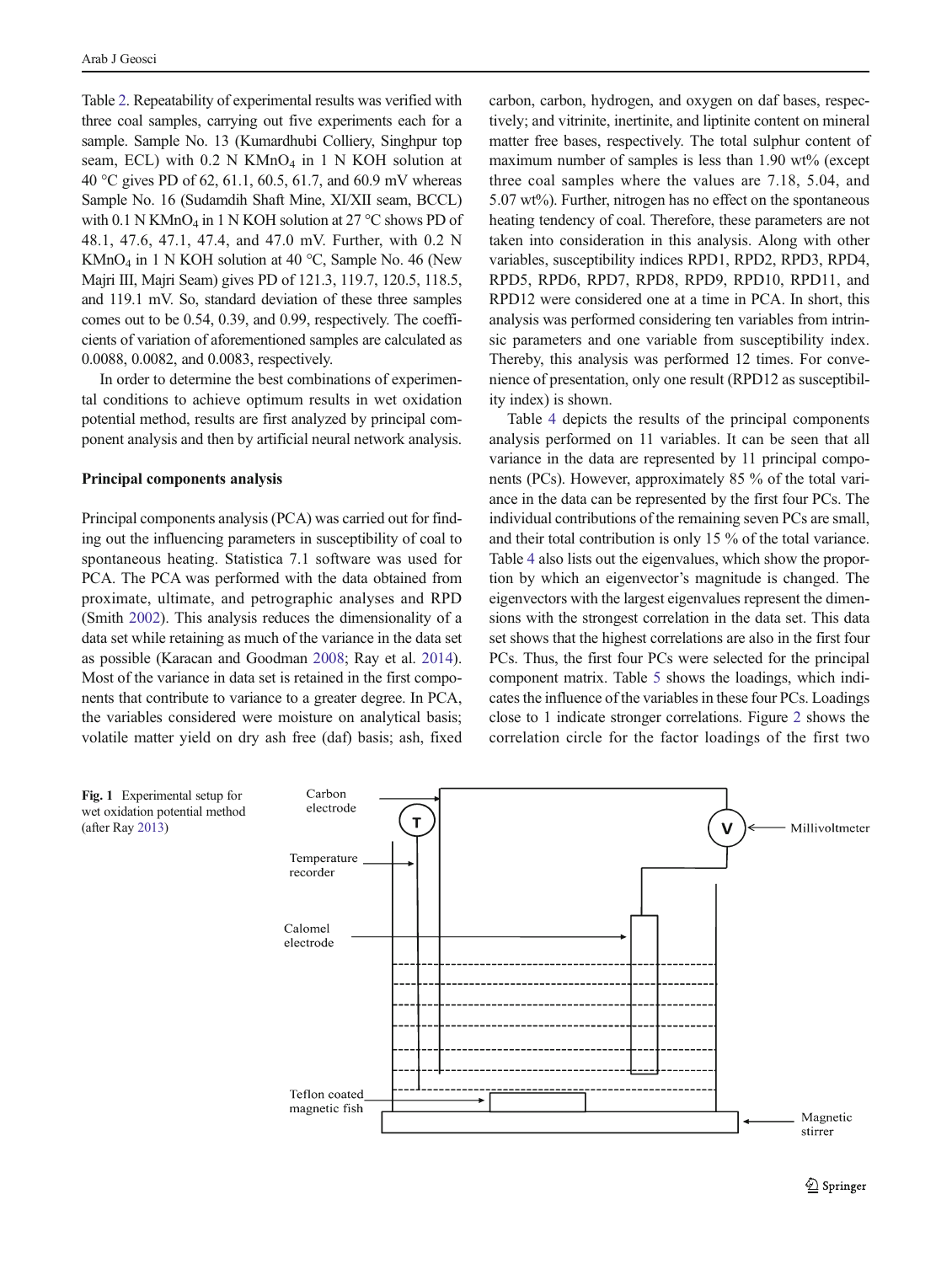<span id="page-5-0"></span>Table 2 Variables and their units obtained from different experimental investigation

| Variable                   | Unit            | Minimum      | Maximum | Mean   | Std. dev. |
|----------------------------|-----------------|--------------|---------|--------|-----------|
| Independent                |                 |              |         |        |           |
| Moisture                   | $\frac{0}{0}$   | 0.4          | 15.71   | 5.20   | 4.08      |
| Ash                        | $\frac{0}{0}$   | 0.71         | 38.46   | 16.18  | 8.84      |
| Volatile matter            | $\frac{0}{0}$   | 18.62        | 55.22   | 38.44  | 8.13      |
| Fixed carbon               | $\frac{0}{0}$   | 27.94        | 70.28   | 48.52  | 9.17      |
| Carbon                     | $\frac{0}{0}$   | 70.02        | 89.56   | 80.62  | 4.58      |
| Hydrogen                   | $\frac{0}{0}$   | 4.73         | 8.25    | 6.10   | 0.84      |
| Nitrogen                   | $\frac{0}{0}$   | 0.95         | 2.54    | 1.76   | 0.33      |
| Sulphur                    | $\frac{0}{0}$   | 0.3          | 7.18    | 1.02   | 1.06      |
| Oxygen                     | $\frac{0}{0}$   | 1.16         | 19.12   | 10.44  | 4.01      |
| Vitrinite                  | $\frac{0}{0}$   | 21.51        | 84.79   | 64.32  | 11.69     |
| Inertinite                 | $\frac{0}{0}$   | 8.69         | 78.49   | 31.33  | 12.34     |
| Liptinite                  | $\frac{0}{0}$   | $\mathbf{0}$ | 33.76   | 4.24   | 4.60      |
| Dependent                  |                 |              |         |        |           |
| Crossing point temperature | $\rm ^{\circ}C$ | 125          | 179     | 141.74 | 12.03     |
|                            |                 |              |         |        |           |

Volatile matter, carbon, hydrogen, and oxygen are on dry ash free bases and vitrinite, inertinite, and liptinite are on mineral matter free bases

components. It also shows that independent variables like moisture on analytical basis, volatile matter yield on daf basis, and hydrogen and oxygen on daf bases, and dependent variables like RPD12 are far from the center and are close to each other. Therefore, these variables are grouped together based on their weights and are significantly correlated. Further, RPD12 and fixed carbon on daf basis are on opposite sides of the center, so they are negatively correlated. However, variables like carbon, inertinite on mineral matter free basis, ash yield, and vitrinite on mineral matter free basis are orthogonal to variable RPD12. So there is no correlation between them. Liptinite on mineral matter free basis is close to the center, suggesting that its information can be better represented by other axes.

# Levenberg–Marquardt model for standardizing RPD index

After identifying the variables having correlation with them by principal components analysis, results are analyzed by Levenberg–Marquardt (LM) algorithm of artificial neural network (Yu and Wilamowski [2010](#page-13-0)) in order to determine the best combinations of experimental conditions to achieve optimal results in wet oxidation potential method. The Levenberg–Marquardt (LM) algorithm is the most widely used optimization algorithm. This was independently developed by Kenneth Levenberg and Donald Marquardt. It provides a numerical solution to the problem of minimizing a non-linear function. It is found to be the fastest method for training moderate-size feed-forward neural networks. It has stable convergence. It also has an efficient implementation in MATLAB software, since the solution of the matrix equation is a built-in function. So its attributes become even more pronounced in a MATLAB environment. The network is a two-layer feed-forward network. A two-layer feed-forward network with sigmoid hidden neurons and linear output neurons can fit multidimensional mapping problems arbitrarily well, while consistent data and enough neurons are provided in its hidden layers. LM optimization algorithm has less iteration than traditional back-propagation (BP) and other improved algorithm, while its convergence rate is faster and precision is higher than that of others. Therefore, the LM optimization algorithm has certain superiority in the learning of BP network. Among simulation tool functions in the neural network of MATLAB, LM is taken as default training function in the BP neural network.

The LM algorithm is an iterative technique that locates a local minimum of a multivariate function that is expressed as the sum of squares of several non-linear, real-valued functions. It has become a standard technique for non-linear least squares problems, widely adopted in various disciplines for dealing data fitting applications.

The total (net) input to a neuron and its output are calculated using a transfer function, or axon. This is sometimes called a "squashing function" (Eberhart and Dobbins [1990](#page-12-0)). since it compresses the output range between either 0 and 1 or −1 and 1, depending on the choice of the transfer function. While there are various transfer functions, the hyperbolic tangent axon (Tenhaxon) and sigmoid functions are generally used as the non-linear axons. In the present study, sigmoid function is used.

The process of finding a suitable set of weights is called "training." Training is one of the most important steps in the development of the neural network. Based on the training method, neural networks are classified as either supervised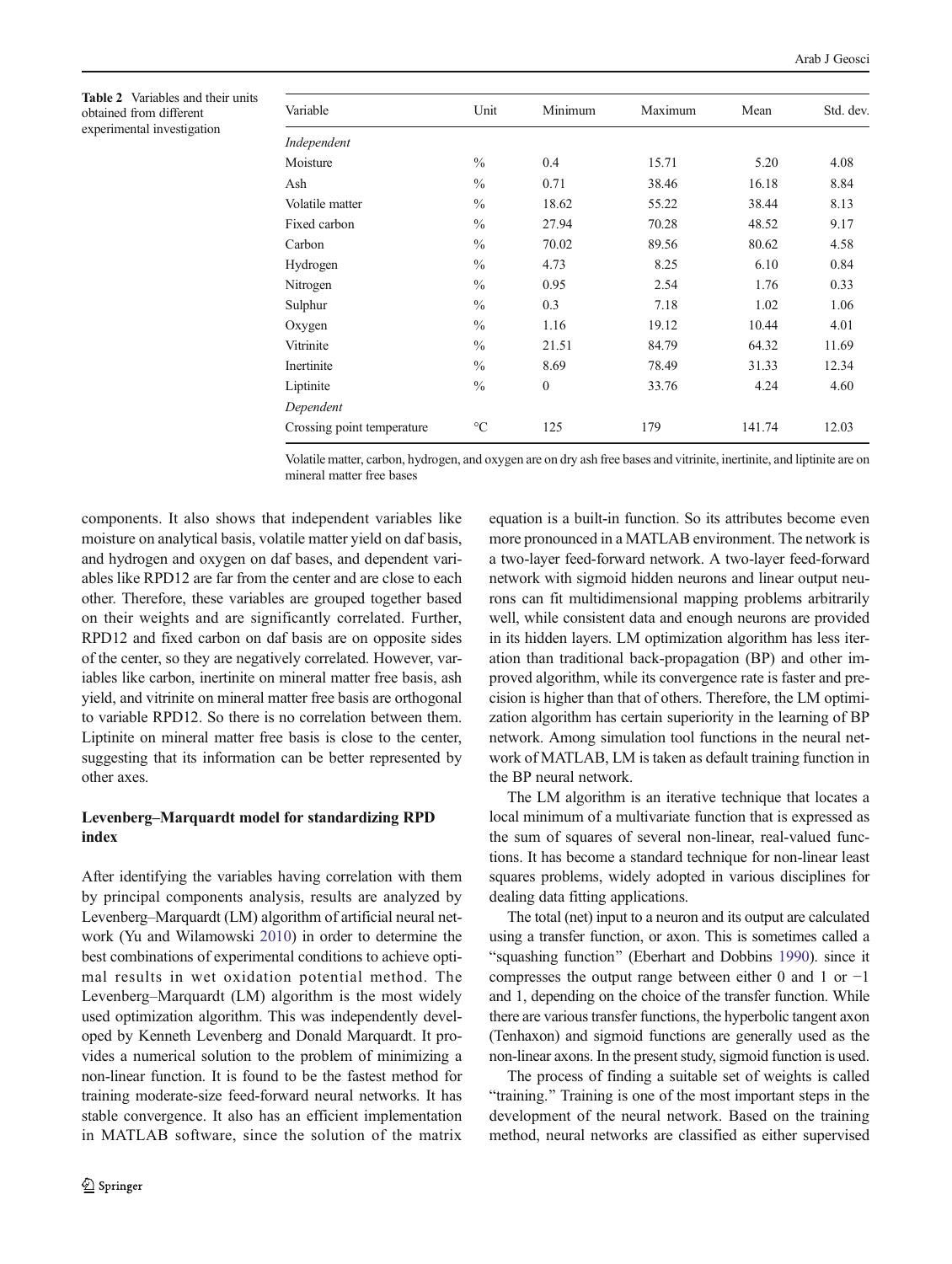<span id="page-6-0"></span>

| Table 3        |      |                  |       |       | Experimental results of wet oxidation potential analysis in millivolts per minute |                  |              |       |       |              |       |       |
|----------------|------|------------------|-------|-------|-----------------------------------------------------------------------------------|------------------|--------------|-------|-------|--------------|-------|-------|
| S No.          | RPD1 | RPD <sub>2</sub> | RPD3  | RPD4  | RPD5                                                                              | RPD <sub>6</sub> | RPD7         | RPD8  | RPD9  | RPD10        | RPD11 | RPD12 |
| $\mathbf{1}$   | 4.97 | 5.98             | 6.40  | 4.81  | 8.00                                                                              | 7.99             | 5.31         | 8.67  | 9.07  | 5.99         | 5.85  | 7.64  |
| $\mathfrak{2}$ | 5.22 | 5.64             | 6.21  | 6.01  | 7.20                                                                              | 7.95             | 5.38         | 7.54  | 9.58  | 5.77         | 8.29  | 8.17  |
| 3              | 4.95 | 6.05             | 4.91  | 5.18  | 7.54                                                                              | 8.51             | 5.21         | 5.72  | 6.31  | 5.78         | 6.33  | 8.37  |
| $\overline{4}$ | 1.02 | 1.19             | 1.26  | 1.94  | 2.56                                                                              | 3.96             | 1.58         | 1.81  | 2.52  | 1.48         | 1.63  | 1.81  |
| 5              | 1.71 | $2.00\,$         | 1.16  | 1.84  | 2.04                                                                              | 1.94             | 1.19         | 2.16  | 2.17  | 1.96         | 1.20  | 1.58  |
| 6              | 1.38 | 2.70             | 3.72  | 2.56  | 4.62                                                                              | 7.61             | 3.80         | 6.71  | 5.19  | 5.15         | 10.70 | 13.79 |
| $\tau$         | 1.80 | 3.51             | 3.12  | 2.86  | 3.93                                                                              | 4.39             | 5.71         | 5.14  | 3.99  | 8.28         | 12.31 | 11.33 |
| 8              | 2.52 | 9.75             | 13.05 | 2.83  | 5.27                                                                              | 4.45             | 3.41         | 5.50  | 5.96  | 11.58        | 12.45 | 12.08 |
| 9              | 3.64 | 1.91             | 1.75  | 4.72  | 4.87                                                                              | 6.22             | 4.98         | 4.85  | 6.33  | 6.68         | 8.92  | 7.79  |
| 10             | 1.97 | 7.21             | 9.85  | 3.17  | 2.79                                                                              | 3.16             | 2.98         | 3.41  | 3.55  | 3.57         | 4.90  | 5.54  |
| 11             | 8.87 | 9.30             | 8.83  | 2.39  | 2.81                                                                              | 3.51             | 3.96         | 2.58  | 14.65 | 5.03         | 6.05  | 8.12  |
| 12             | 6.57 | 7.78             | 10.35 | 9.88  | 11.45                                                                             | 10.04            | 10.74        | 10.88 | 6.44  | 4.72         | 15.26 | 6.69  |
| 13             | 1.40 | 1.46             | 1.46  | 2.23  | 1.51                                                                              | 1.20             | 1.32         | 2.48  | 3.07  | 1.76         | 2.00  | 2.50  |
| 14             | 1.35 | 1.23             | 1.24  | 1.14  | 1.20                                                                              | 1.52             | 0.83         | 1.87  | 1.57  | 1.44         | 0.93  | 1.78  |
| 15             | 1.91 | 1.99             | 1.83  | 1.80  | 2.16                                                                              | 3.17             | 2.37         | 2.12  | 2.67  | 1.92         | 2.18  | 2.47  |
| 16             | 1.00 | 1.43             | 1.14  | 0.76  | 1.10                                                                              | 0.92             | 1.27         | 1.11  | 0.92  | 1.04         | 1.45  | 1.32  |
| 17             | 1.16 | 2.59             | 2.84  | 0.97  | 1.80                                                                              | 1.92             | 1.22         | 1.93  | 1.95  | 1.34         | 1.91  | 1.93  |
| 18             | 1.53 | 2.05             | 1.47  | 1.52  | 2.78                                                                              | 2.79             | 1.16         | 1.73  | 1.53  | 1.22         | 1.82  | 2.18  |
| 19             | 1.12 | 1.53             | 2.04  | 0.83  | 0.79                                                                              | 1.30             | 1.22         | 1.97  | 1.35  | 1.68         | 1.70  | 1.73  |
| 20             | 1.00 | 1.35             | 1.44  | 0.86  | 1.42                                                                              | 1.54             | 1.10         | 2.28  | 1.91  | 1.13         | 1.79  | 2.35  |
| 21             | 0.84 | 1.39             | 2.46  | 1.35  | 1.68                                                                              | 1.80             | 1.48         | 1.47  | 1.82  | 1.55         | 2.39  | 2.02  |
| $22\,$         | 0.98 | 1.25             | 1.35  | 1.20  | 2.32                                                                              | 2.60             | 1.03         | 2.68  | 2.26  | 0.89         | 1.44  | 1.30  |
| 23             | 2.77 | 3.16             | 4.55  | 3.97  | 5.81                                                                              | 6.23             | 3.26         | 4.42  | 4.86  | 2.25         | 4.10  | 3.70  |
| 24             | 2.73 | 4.40             | 4.25  | 3.18  | 5.61                                                                              | 5.21             | 3.17         | 5.24  | 5.80  | 3.22         | 5.28  | 5.18  |
| 25             | 1.97 | 3.20             | 3.20  | 2.72  | 3.92                                                                              | 4.00             | 1.99         | 3.68  | 3.65  | 2.08         | 2.67  | 3.45  |
| 26             | 3.44 | 4.79             | 4.61  | 4.32  | 5.98                                                                              | 6.53             | 5.09         | 7.01  | 7.28  | 6.38         | 9.72  | 10.18 |
| 27             | 3.00 | 4.92             | 4.93  | 4.14  | 7.16                                                                              | 6.44             | 4.93         | 6.63  | 8.28  | 5.24         | 9.33  | 8.51  |
| $28\,$         | 2.17 | 3.49             | 3.31  | 2.01  | 2.72                                                                              | 3.15             | 1.81         | 3.06  | 2.68  | 2.01         | 2.59  | 2.61  |
| 29             | 6.13 | 9.89             | 9.88  | 7.39  | 9.07                                                                              | 10.65            | 6.77         | 10.61 | 11.22 | 6.12         | 15.02 | 14.26 |
| 30             | 4.55 | 5.17             | 5.89  | 5.84  | 8.38                                                                              | 8.59             | 5.82         | 8.89  | 8.51  | 6.54         | 6.56  | 5.81  |
| 31             | 3.71 | 6.47             | 5.56  | 5.59  | 8.75                                                                              | 8.85             | 5.93         | 8.19  | 8.55  | 6.93         | 6.61  | 8.01  |
| 32             | 3.92 | 5.09             | 4.80  | 5.34  | 6.86                                                                              | 7.39             | 6.59         | 8.54  | 7.96  | 6.33         | 7.60  | 8.69  |
| 33             | 4.60 | 4.89             | 5.29  | 5.42  | 11.38                                                                             | 10.92            | 7.25         | 10.43 | 11.72 | 6.23         | 8.00  | 9.75  |
| 34             | 8.13 | 6.77             | 5.88  | 6.51  | 6.09                                                                              | 6.29             |              | 5.48  |       |              | 7.10  | 8.72  |
|                |      | 4.35             |       |       | 3.70                                                                              | 4.75             | 5.15<br>4.96 |       | 5.38  | 5.21<br>3.82 |       | 6.49  |
| 35             | 3.82 |                  | 3.98  | 2.89  |                                                                                   |                  |              | 6.23  | 6.55  |              | 6.45  |       |
| 36             | 2.45 | 3.11             | 3.37  | 3.35  | 5.07                                                                              | 6.29             | 5.06         | 6.82  | 9.71  | 5.26         | 7.92  | 6.85  |
| 37             | 4.30 | 4.74             | 5.19  | 3.55  | 4.91                                                                              | 5.01             | 3.60         | 5.90  | 6.14  | 2.83         | 5.45  | 5.93  |
| 38             | 3.55 | 6.56             | 6.97  | 3.59  | 6.46                                                                              | 6.49             | 5.50         | 7.44  | 9.39  | 5.41         | 6.00  | 6.46  |
| 39             | 1.80 | 3.34             | 2.70  | 1.48  | 2.67                                                                              | 2.37             | 2.09         | 2.62  | 2.16  | 1.96         | 2.69  | 2.72  |
| 40             | 1.81 | 2.59             | 2.35  | 1.70  | 2.29                                                                              | 2.53             | 1.58         | 1.92  | 1.77  | 1.96         | 2.21  | 2.08  |
| 41             | 2.29 | 3.99             | 3.80  | 3.85  | 6.41                                                                              | 5.82             | 2.91         | 5.65  | 5.74  | 3.96         | 6.73  | 6.05  |
| 42             | 3.92 | 5.37             | 7.28  | 5.80  | 7.23                                                                              | 11.99            | 8.23         | 9.03  | 8.65  | 9.30         | 8.42  | 10.77 |
| 43             | 7.63 | 10.21            | 5.02  | 9.09  | 8.69                                                                              | 7.46             | 10.82        | 11.73 | 13.02 | 10.94        | 9.86  | 10.71 |
| 44             | 3.16 | 5.03             | 6.21  | 5.40  | 7.52                                                                              | 11.67            | 3.93         | 9.37  | 9.16  | 7.66         | 10.61 | 15.30 |
| 45             | 3.56 | 4.23             | 4.38  | 3.68  | 5.63                                                                              | 5.78             | 4.44         | 6.76  | 6.84  | 4.85         | 8.58  | 19.03 |
| 46             | 8.42 | 8.23             | 10.06 | 10.73 | 12.30                                                                             | 12.88            | 9.09         | 11.77 | 10.55 | 4.81         | 10.91 | 11.48 |
| 47             | 5.54 | 12.56            | 10.70 | 10.28 | 11.43                                                                             | 12.02            | 9.20         | 11.71 | 11.92 | 7.60         | 9.70  | 12.18 |
| 48             | 9.08 | 11.94            | 11.70 | 10.12 | 14.77                                                                             | 14.49            | 6.42         | 11.77 | 12.43 | 6.11         | 9.88  | 10.84 |
| 49             | 7.21 | 8.56             | 10.11 | 8.70  | 9.93                                                                              | 10.55            | 7.56         | 11.32 | 11.75 | 8.11         | 10.74 | 11.85 |
| 50             | 4.19 | 7.18             | 5.05  | 6.60  | 10.83                                                                             | 12.94            | 6.71         | 9.42  | 9.22  | 8.23         | 9.43  | 8.36  |
| 51             | 7.06 | 11.34            | 13.13 | 4.45  | 6.44                                                                              | 6.69             | 8.34         | 8.78  | 8.43  | 5.22         | 9.55  | 10.86 |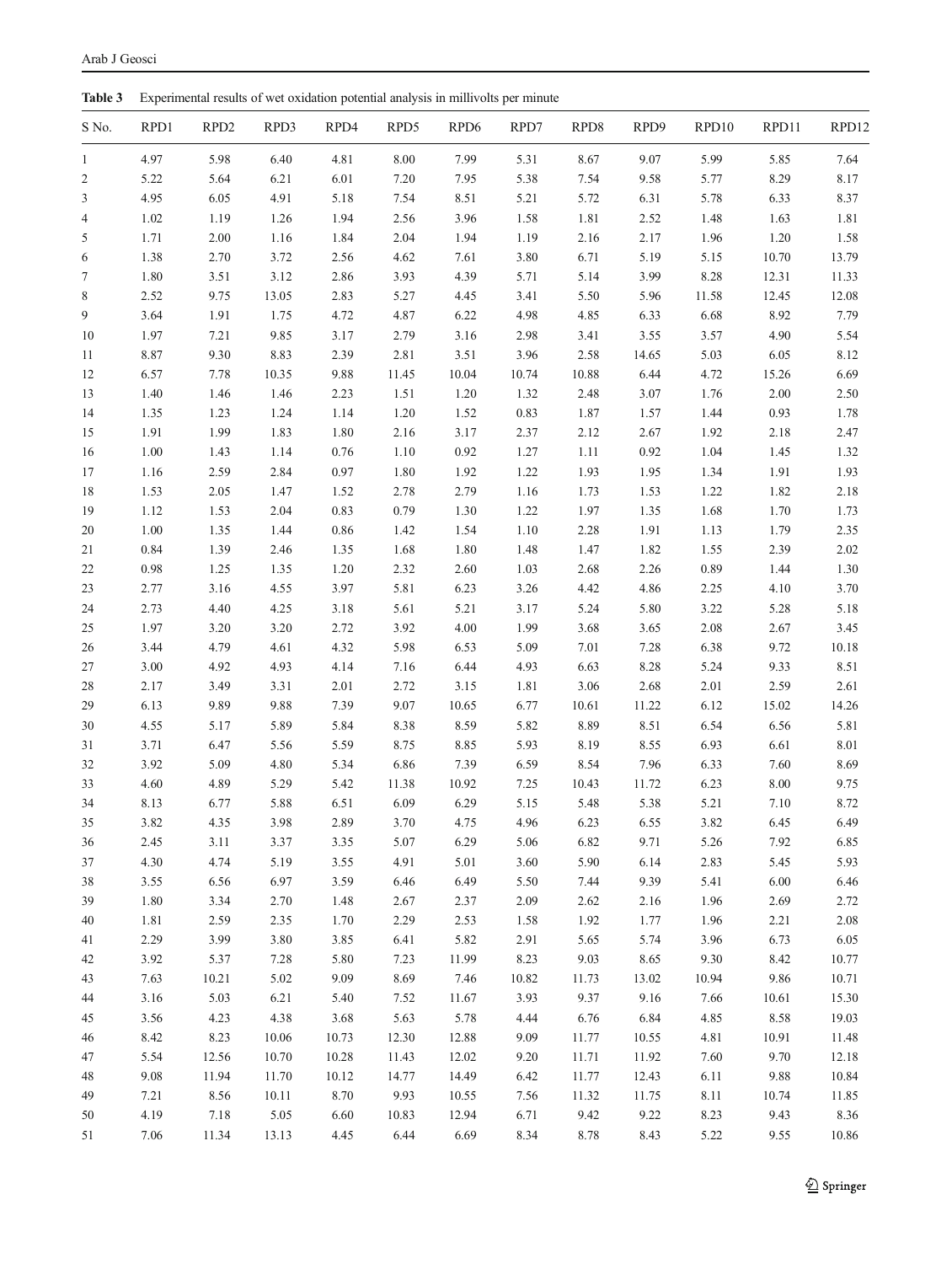<span id="page-7-0"></span>

|       | Table 3 (continued) |                  |      |      |      |                  |      |       |       |       |       |       |
|-------|---------------------|------------------|------|------|------|------------------|------|-------|-------|-------|-------|-------|
| S No. | RPD1                | RPD <sub>2</sub> | RPD3 | RPD4 | RPD5 | RPD <sub>6</sub> | RPD7 | RPD8  | RPD9  | RPD10 | RPD11 | RPD12 |
| 52    | 7.25                | 6.56             | 5.48 | 6.17 | 8.04 | 8.43             | 4.47 | 16.31 | 13.98 | 8.14  | 12.26 | 11.98 |
| 53    | 4.62                | 4.55             | 6.79 | 4.10 | 6.89 | 4.40             | 3.86 | 5.56  | 4.09  | 6.24  | 7.33  | 11.23 |
| 54    | 3.80                | 4.43             | 6.05 | 4.20 | 5.81 | 5.16             | 4.25 | 4.97  | 5.72  | 5.39  | 6.15  | 9.02  |
| 55    | 4.97                | 7.05             | 7.69 | 5.43 | 7.42 | 7.35             | 5.01 | 5.89  | 13.99 | 12.06 | 15.66 | 9.45  |
| 56    | 4.25                | 5.21             | 6.13 | 4.26 | 5.63 | 4.15             | 4.51 | 5.86  | 5.93  | 6.16  | 7.44  | 7.89  |
| 57    | 3.24                | 3.69             | 4.80 | 1.86 | 2.59 | 3.18             | 2.00 | 2.82  | 2.42  | 1.91  | 2.68  | 2.60  |
| 58    | 1.65                | 1.93             | 2.29 | 1.15 | 1.85 | 1.89             | 1.33 | 1.65  | 1.50  | 1.43  | 1.78  | 2.17  |
| 59    | 1.66                | 2.51             | 3.00 | 1.50 | 2.05 | 2.41             | 1.43 | 2.07  | 2.94  | 1.43  | 2.85  | 3.06  |
| 60    | 2.78                | 4.27             | 4.21 | 2.40 | 4.57 | 4.28             | 2.21 | 2.75  | 2.82  | 2.15  | 3.23  | 3.23  |
| 61    | 1.85                | 2.76             | 2.81 | 1.51 | 2.14 | 2.64             | 1.55 | 2.36  | 2.19  | 1.77  | 1.92  | 3.42  |
| 62    | 1.92                | 1.92             | 1.77 | 1.42 | 1.71 | 1.89             | 1.41 | 1.93  | 1.97  | 1.42  | 1.72  | 1.87  |
| 63    | 4.32                | 5.60             | 6.75 | 2.78 | 4.59 | 6.72             | 4.23 | 7.28  | 8.36  | 4.62  | 8.24  | 8.43  |
| 64    | 3.66                | 6.80             | 4.21 | 4.46 | 5.92 | 6.55             | 5.05 | 6.97  | 6.73  | 3.79  | 7.52  | 8.13  |
| 65    | 2.92                | 4.62             | 4.54 | 3.64 | 5.87 | 6.18             | 3.28 | 6.74  | 6.18  | 3.24  | 5.40  | 6.22  |
| 66    | 2.67                | 3.18             | 2.76 | 3.19 | 4.61 | 6.19             | 4.19 | 6.19  | 6.75  | 3.40  | 4.24  | 7.12  |
| 67    | 3.79                | 5.12             | 4.10 | 4.55 | 4.60 | 6.69             | 3.52 | 6.77  | 6.25  | 3.32  | 7.22  | 8.21  |
| 68    | 2.73                | 4.34             | 5.57 | 5.24 | 6.76 | 7.40             | 4.34 | 6.96  | 7.67  | 6.13  | 9.85  | 10.41 |
| 69    | 1.04                | 1.46             | 1.68 | 0.83 | 2.07 | 1.55             | 0.94 | 1.39  | 1.89  | 1.17  | 2.10  | 1.75  |
| 70    | 1.36                | 1.77             | 1.41 | 1.10 | 2.17 | 2.32             | 1.22 | 1.75  | 1.89  | 1.21  | 1.94  | 2.19  |
| 71    | 1.18                | 2.01             | 1.70 | 0.87 | 1.87 | 1.98             | 1.22 | 1.75  | 1.81  | 1.16  | 1.69  | 2.78  |
| 72    | 1.33                | 1.77             | 1.66 | 1.29 | 1.79 | 1.91             | 1.86 | 1.99  | 2.44  | 1.47  | 1.95  | 2.09  |
| 73    | 4.25                | 5.93             | 7.86 | 4.79 | 8.78 | 9.65             | 5.72 | 6.60  | 7.80  | 5.82  | 11.08 | 14.39 |
| 74    | 2.13                | 4.00             | 3.61 | 1.93 | 4.70 | 3.99             | 6.82 | 8.64  | 7.66  | 5.48  | 8.47  | 7.23  |
| 75    | 1.37                | 1.31             | 1.20 | 2.39 | 2.13 | 2.95             | 1.43 | 1.18  | 1.25  | 1.82  | 1.98  | 2.47  |
| 76    | 1.28                | 2.03             | 1.27 | 1.54 | 2.13 | 2.69             | 1.61 | 1.94  | 2.54  | 0.99  | 2.04  | 1.76  |
| 77    | 2.97                | 3.85             | 3.12 | 2.98 | 3.11 | 3.17             | 4.62 | 7.56  | 9.17  | 5.51  | 10.05 | 11.30 |
| 78    | 3.44                | 6.32             | 7.87 | 3.28 | 3.15 | 3.53             | 7.41 | 7.48  | 8.55  | 5.43  | 8.71  | 12.20 |

or unsupervised networks (Mohaghegh [1990](#page-13-0)). The supervised training algorithm requires repeated showings (Epoch) of both input vectors and the expected outputs of the training set of the network. This is to let it learn the relations on a feedback basis. The neural network computes its output at each epoch and compares it with the expected output (target) of each input vector in order to calculate the error. Minimizing the mean square error (MSE) is the goal of the training process. The most widely used technique is propagating the error back and adjusting the initially assigned random weights to each

| PC             | Eigenvalue | % Total variance | Cumulative eigenvalue | Cumulative % |
|----------------|------------|------------------|-----------------------|--------------|
| 1              | 5.44       | 49.42            | 5.44                  | 49.42        |
| 2              | 1.75       | 15.92            | 7.19                  | 65.34        |
| 3              | 1.27       | 11.57            | 8.46                  | 76.90        |
| $\overline{4}$ | 0.88       | 8.02             | 9.34                  | 84.93        |
| 5              | 0.68       | 6.21             | 10.02                 | 91.13        |
| 6              | 0.46       | 4.22             | 10.49                 | 95.35        |
| 7              | 0.31       | 2.81             | 10.80                 | 98.16        |
| 8              | 0.17       | 1.57             | 10.97                 | 99.73        |
| 9              | 0.03       | 0.23             | 11.00                 | 99.96        |
| 10             | 0.00       | 0.03             | 11.00                 | 99.99        |
| 11             | 0.00       | 0.01             | 11.00                 | 100.00       |
|                |            |                  |                       |              |

The first four PCs represent ~85 % of the total variance

# Table 4 Eigen values of correlation matrix, and the variances explained by PCA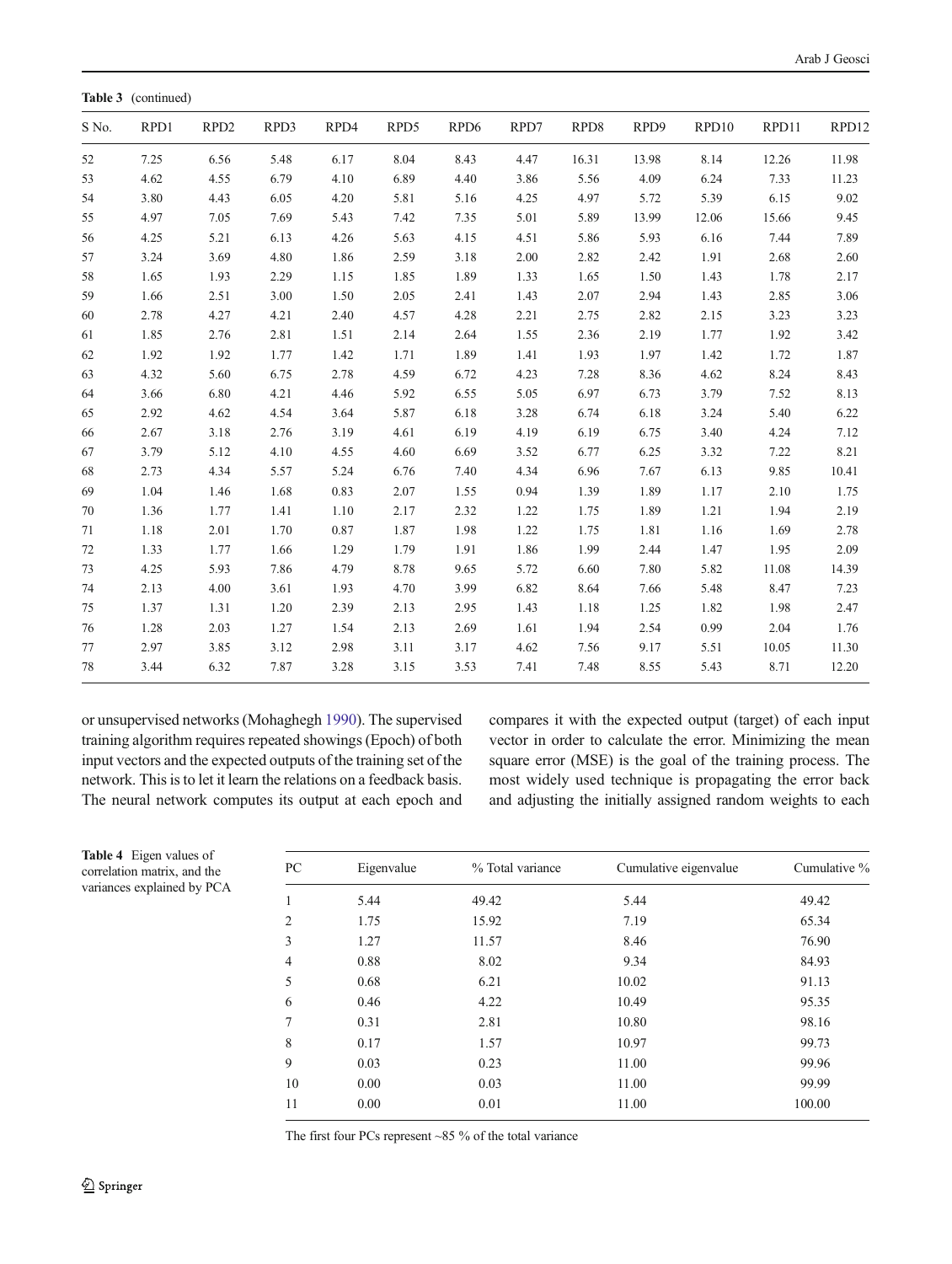<span id="page-8-0"></span>Table 5 Factor loadings of the variables in the principal component matrix for the four principal components

| Variables          | PC <sub>1</sub> | PC <sub>2</sub> | PC <sub>3</sub> | PC <sub>4</sub> |
|--------------------|-----------------|-----------------|-----------------|-----------------|
| Moisture           | 0.699           | $-0.299$        | 0.354           | 0.316           |
| $VM_{\text{daf}}$  | 0.938           | 0.006           | 0.032           | $-0.052$        |
| Ash                | $-0.055$        | $-0.755$        | $-0.496$        | $-0.110$        |
| FC                 | $-0.815$        | 0.494           | 0.181           | 0.011           |
| $C_{\text{daf}}$   | $-0.897$        | 0.018           | 0.115           | 0.300           |
| $H_{\text{def}}$   | 0.778           | $-0.078$        | 0.147           | $-0.094$        |
| $O_{\text{daf}}$   | 0.858           | $-0.098$        | $-0.105$        | $-0.279$        |
| $V_{\text{mmf}}$   | 0.681           | 0.606           | 0.009           | $-0.075$        |
| $_{\mathrm{lmmf}}$ | $-0.659$        | $-0.634$        | 0.294           | $-0.101$        |
| $L_{mmf}$          | 0.074           | 0.152           | $-0.808$        | 0.447           |
| RPD <sub>12</sub>  | 0.594           | $-0.196$        | 0.286           | 0.612           |

Moisture (wt%; on analytical basis);  $VM<sub>data</sub>$ , volatile matter yield (wt%) on daf basis; ash yield (wt%); FC, fixed carbon (wt%);  $C_{\text{daf}}$ ,  $H_{\text{daf}}$  and O<sub>daf</sub>, carbon, hydrogen, and oxygen (wt%) on daf bases, respectively; Vmmf, Immf, and Lmmf, vitrinite, inertinite, and liptinite content (vol%) on mineral matter free bases, respectively; RPD12, susceptibility index

neuron. This process is called back propagation. This very technique is used in this paper.

As revealed from principal components analysis, independent variables like moisture, volatile matter yield (daf basis), and hydrogen and oxygen on daf bases and fixed carbon are considered as input parameters (five numbers) for ANN analysis. The rate of potential difference at different experimental conditions, viz., RPD1, RPD2, RPD3, RPD4, RPD5, RPD6, RPD7, RPD8, RPD9, RPD10, RPD11, and RPD12, is considered as output parameter one at a time. For each output parameter, this exercise is conducted and maximum correlation coefficient (R) and mean square error (MSE) are recorded.

#### Results of analysis with artificial neural network

The neural network model was trained with Levenberg– Marquardt (LM) back propagation (BP) algorithm till maximum correlation coefficient was achieved. Out of 78 data sets, 54 were considered for training (70 % of total data), 12 (15 % of total data) were considered for validation, and the remaining 12 (15 % of total data) were used for testing. Neural network fitting tool was used for data analysis purpose. The number of neurons in the fitting network's hidden layer is set as 12, after ensuring that the network is performing well after training. For each output parameter, this exercise was conducted and maximum correlation

Projection of the variables on the factor-plane (1 x 2) 1.0 8 4 0.5 Factor 2: 15.92% Factor 2 : 15.92% 10 5 2 0.0  $67$ 11 1 -0.5  $\frac{9}{9}$ **3** -1.0 -1.0 -0.5 0.0 0.5 1.0 Active Factor 1 : 49.42%

Fig. 2 Projection of variables on the factor plane

coefficient (R) and mean square error (MSE) were recorded. Note that mean square error is the average square difference between outputs and targets. Lower values are preferable as well as better, and zero means no error. Similarly, regression R value measures the correlation between outputs and targets. An R value of 1 indicates a close relationship whereas a 0 indicates random relationship.

Table 6 depicts the results of analysis from artificial neural network. It is revealed from Table 6 that RPD12 gives maximum correlation coefficient of 0.95 and mean square error of 1.83. For ease of presentation, regression plot for susceptibility index RPD12 is shown in Figure [3](#page-9-0). Therefore, it is recommended that rate of reduction of potential difference (RPD12) in WOP method, using  $0.2$  N KmnO<sub>4</sub> solution with 1 N KOH at 45 °C, should be used for determining the susceptibility of coal to spontaneous combustion. It is also concluded that for classification of coals according to their proneness to spontaneous heating, susceptibility index RPD12 is considered as one of the parameters. Coals are classified according to their proneness to spontaneous heating and are described in subsequent paragraphs (section [Classification of coals using classifier](#page-9-0)).

## Comparison between RPD12 and CPT

Ensuring RPD12—a suitable susceptibility index in WOP method by ANN—the next question comes to a practicing

Table 6 Results of analysis with artificial neural network

| Indices    | RPD1 | RPD <sub>2</sub> | RPD3 | RPD4 | RPD <sub>5</sub> | RPD <sub>6</sub> | RPD7 | RPD <sub>8</sub> | RPD <sub>9</sub> | RPD <sub>10</sub> | RPD <sub>11</sub> | RPD <sub>12</sub> |
|------------|------|------------------|------|------|------------------|------------------|------|------------------|------------------|-------------------|-------------------|-------------------|
| R          | 0.87 | 0.87             | 0.85 | 0.86 | 0.85             | 0.83             | 0.86 | 0.89             | 0.91             | 0.91              | 0.90              | 0.95              |
| <b>MSE</b> | 1.00 | 1.77             | 2.50 | 1.76 | 2.69             | 3.44             | 1.83 | 2.47             | 2.25             | 1.46              | 2.77              | 1.83              |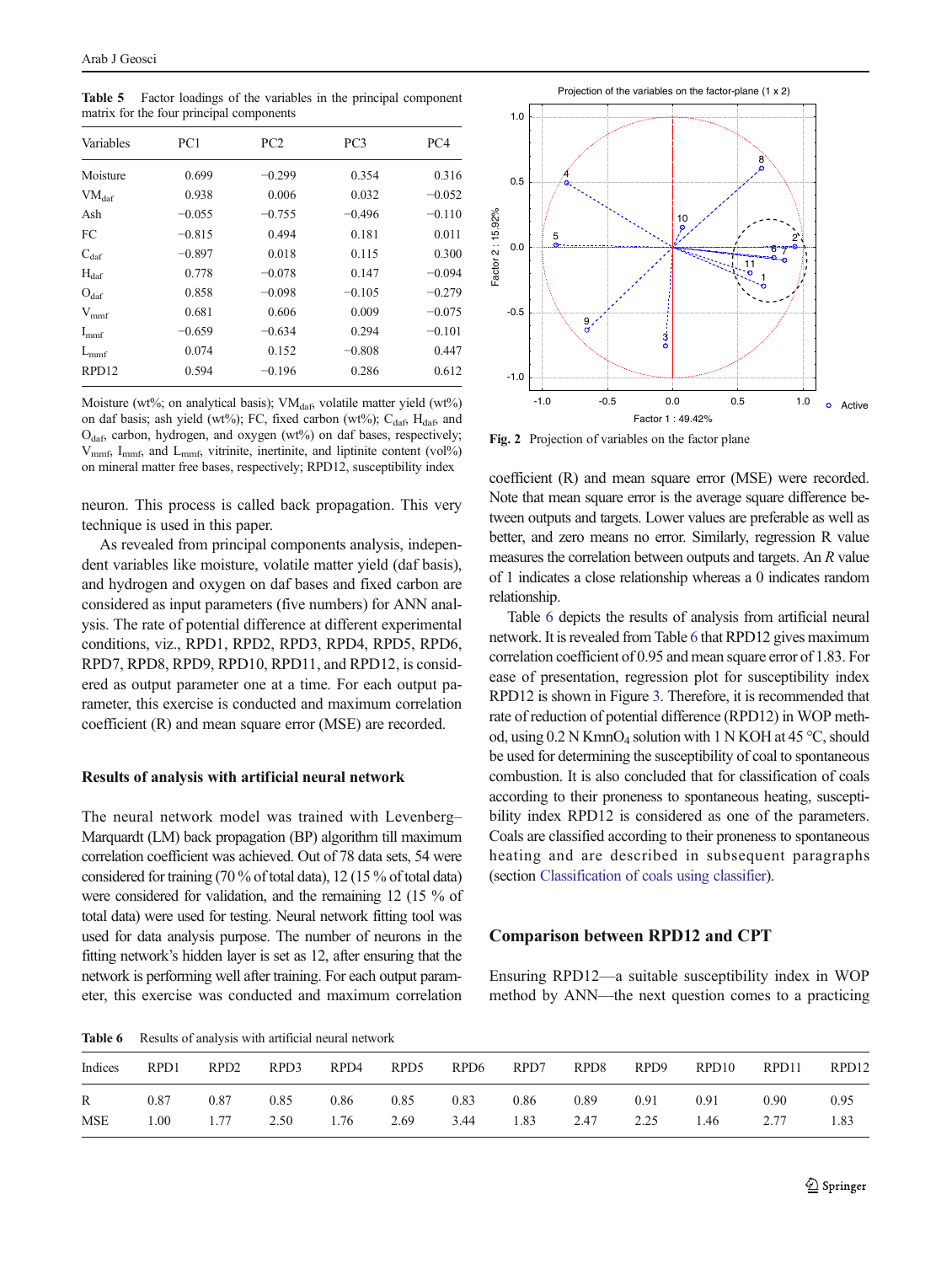<span id="page-9-0"></span>

Fig. 3 Regression plot for RPD12

mining engineer whether this susceptibility index is better than CPT—a thermal method widely used in India to determine susceptibility of coal to spontaneous heating.

Table 7 represents correlation coefficients obtained from correlation analysis between CPT and intrinsic parameters like moisture (M), volatile matter on daf basis (V $M_{\text{daf}}$ ), fixed carbon, hydrogen ( $H_{\text{daf}}$ ), and oxygen ( $O_{\text{daf}}$ ) on daf bases, and a combination of moisture and volatile matter, and oxygen and hydrogen. This correlation analysis was performed with Design Expert 7.0.0 software. Similar analysis was carried out with RPD12. Results are depicted in Table 7. It reveals from Table 7 that poor correlation coefficients are observed when susceptibility index (RPD12) is correlated with petrographic constituents. Therefore, these are not considered for comparison purpose.

The following points are noteworthy while comparing RPD12 and CPT (Table 7):

- & Overall improvement of correlation coefficients is noticed while analysis is done with RPD12.
- Maximum improvement in correlation coefficient is observed while correlating with moisture. In case of RPD12, it is 0.94, while in case of CPT, it is 0.62.
- While carrying out correlation studies with FC, correlation coefficient  $r$  is found to be 0.75 in case of CPT analysis, and RPD12 analysis depicts its value as 0.78.
- Improvement in correlation coefficient is also observed in case of  $H_{\text{daf}}$  and  $O_{\text{daf}}$ . While correlation is done with hydrogen, CPT analysis shows that  $r$  is 0.62, and RPD12 analysis shows it to be 0.65. Similarly, when correlation is done with oxygen, CPT analysis shows that the  $r$  is 0.74, and RPD12 analysis shows it to be 0.77.
- Correlation coefficient  $r$  is also obtained combining M and VMdaf for both the analyses. CPT analysis depicts its value 0.85, and RPD12 analysis gives it as 0.94.
- Considering  $O_{\text{daf}}$  and  $H_{\text{daf}}$  as two independent variables, correlation analysis is made with CPT as well as RPD12.

In case of CPT,  $r$  is found to be 0.75, and in case of RPD12, its value is 0.80.

& Both the analysis results indicate that RPD12 gives the highest correlation coefficient in the maximum number of cases.

## Classification of coals using classifier

After comparing RPD12 with CPT and finding out RPD12 as a better susceptibility index than CPT, efforts were made to classify the coal samples according to their spontaneous heating tendency using RPD12 as one of the parameters for further validation of the findings. Multilayer perceptron (MLP) classifier was used in this recognition process. It is worth mentioning that in this process, suitable intrinsic parameters (i.e., M, VM, and FC) were also taken into consideration.

A multilayer perceptron (MLP) is a feed forward artificial neural network model that maps sets of input data onto a set of appropriate outputs. An MLP consists of multiple layers of nodes in a directed graph, with each layer fully connected to the next one. Except for the input nodes, each node is a neuron (or processing element) with a non-linear activation function. MLP utilizes a supervised learning technique called backpropagation for training the network. MLP is a modification of the standard linear perceptron and can distinguish data that are not linearly separable. MLP architecture has a single hidden layer and the network transfer function  $y = f(x)$  is given by  $y = W^0 \varphi(W^H x)$ , where x is the input vector,  $W^H$  is the weight matrix connecting input and hidden units, and  $W^0$  is the weight matrix connecting hidden and output units. The activation function  $\varphi$ , normally a sigmoidal, introduces a non-

Table 7 Correlation coefficients obtained from CPT and RPD12 analysis

| Sl. No. | Intrinsic Characteristics             | Susceptibility indices |                   |  |  |
|---------|---------------------------------------|------------------------|-------------------|--|--|
|         |                                       | <b>CPT</b>             | RPD <sub>12</sub> |  |  |
|         | М                                     | 0.62                   | 0.94              |  |  |
| 2       | $VM_{\text{daf}}$                     | 0.78                   | 0.74              |  |  |
| 3       | FC                                    | 0.75                   | 0.78              |  |  |
| 4       | $H_{\text{daf}}$                      | 0.62                   | 0.65              |  |  |
| 5       | $O_{\text{daf}}$                      | 0.74                   | 0.77              |  |  |
| 6       | M and $VM_{\text{daf}}$               | 0.85                   | 0.94              |  |  |
|         | $O_{\text{daf}}$ and $H_{\text{daf}}$ | 0.75                   | 0.80              |  |  |

M moisture,  $VM_{dat}$  volatile matter yield on daf basis, FC fixed carbon,  $H_{daf}$  and  $O_{daf}$  hydrogen and oxygen on daf bases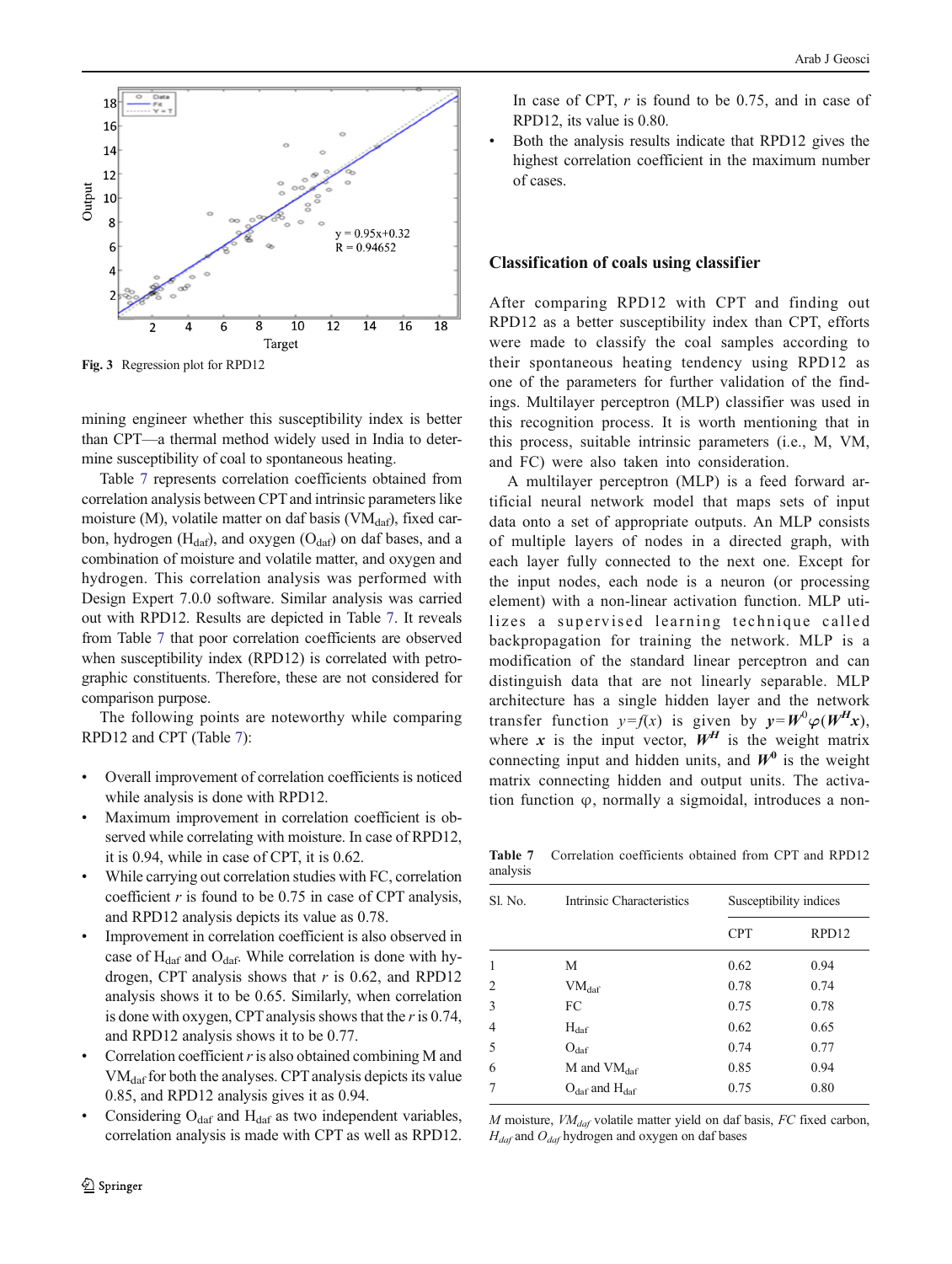<span id="page-10-0"></span>Table 8 Confusion matrix for M, VM, FC, and RPD12 data for MLP classifier

| Category   | Highly | Poorly | Moderately |
|------------|--------|--------|------------|
| Highly     | 44     | $_{0}$ |            |
| Poorly     |        | 16     | O          |
| Moderately |        | $_{0}$ |            |

linear effect at the hidden units. To arrive at the optimal  $W^H$ ,  $W^0$  weights, MLPs are trained by minimizing the sum-of-squares error (SSE) function

$$
E(W) = \sum_{n=1}^{N} \frac{\|f(x_n) - t_n\|^2}{2}
$$

with  $t_n$  being the target associated to the *n*th input. MLPs are capable of approximating any continuous function g:  $R^D \rightarrow R^M$  to any given accuracy, provided that sufficiently many hidden units are available; in particular, a trained MLP  $f(x)$  can be expected to approximate the optimal minimum square estimator (Freeman and Skapura [1991](#page-12-0)).

#### Training and testing

As per field observations, 48 coal samples are considered belonging to fiery seams. As per Coal Mines Regulations 1957, "fiery seam" means a seam in which a fire or spontaneous heating exists in the workings below ground or in open cast workings lying within the precincts of a mine. Twenty samples are from non-fiery/poorly susceptible seams. Therefore, the rest ten samples may be assumed moderately susceptible. Sample No. 1, 2, 3, 6, 7, 8, 9, 10, 11, 12, 26, 27, 29, 30, 31, 32, 33, 34, 35, 36, 37, 38, 41, 42, 43, 44, 45, 46, 47, 48, 49, 50, 51, 52, 53, 54, 55, 56, 63, 64, 65, 66, 67, 68, 73, 74, 77, and 78 are from fiery seams whereas sample No. 4, 5, 13, 14, 16, 17, 18, 19, 20, 21, 22, 39, 40, 62, 69, 70, 71, 72, 75,

and 76 belong to non-fiery seams. The remaining ten samples, viz., sample No. 15, 23, 24, 25, 28, 57, 58, 59, 60, and 61, are from moderately susceptible group (Table [1](#page-3-0)). MLP classifier has been used to validate the findings. These results are tested by Weka (Waikato [2015](#page-13-0)). Weka contains a collection of visualization tools and algorithms for data analysis and predictive modeling together with graphical user interfaces.

The data contains 48 samples of highly susceptible class having four attributes, viz., M, VM, FC, and RPD12. Similarly, the other classes, i.e., poorly susceptible class, includes 20 samples and moderately susceptible one includes 10 samples with the same number of attributes. Ten percent (10 %) of the randomly chosen samples (four samples from highly susceptible, two samples from poorly susceptible, and two samples from moderately susceptible group) were considered as the training set covering all the three classes, and subsequently 90 % samples were considered as the test set (i.e., without class label supplied to the system).

The samples used for training are chosen at random to avoid any biasness. It may be mentioned here that training operation with classifier is done using labeled samples (i.e., known class). The training of the network is performed in the following manner:

Once the classifier is trained properly with known class labels, testing is done with 90 % samples, i.e., with a total 70 samples to predict class for each sample. All these operations are done with the platform of Weka classifiers. The classification performance is measured in terms of accuracy predicted by the system considering four attributes together, i.e., M, VM, FC, and RPD12.

## Classification/recognition score

The recognition score is generated in the following fashion. After the training is over, the test data is applied one at a time, without supplying the class label to the system. The system then predicts its class as output. If the prediction is a hit (i.e., correctly classified), the number of samples correctly

| <b>Attributes</b>        | Training                       |                                  | Testing                        |                                  |  |  |
|--------------------------|--------------------------------|----------------------------------|--------------------------------|----------------------------------|--|--|
|                          | Correct<br>classification $\%$ | Incorrect<br>classification $\%$ | Correct<br>classification $\%$ | Incorrect<br>classification $\%$ |  |  |
| VM, M, RPD12, FC,<br>H.O | 100                            | $\mathbf{0}$                     | 90                             | 10                               |  |  |
| VM, M, RPD12             | 100                            | $\theta$                         | 87.1429                        | 12.8571                          |  |  |
| VM, M, RPD12, FC         | 100                            | $\mathbf{0}$                     | 94.2857                        | 5.7143                           |  |  |
| VM, M, RPD12, H          | 100                            | $\theta$                         | 91.4286                        | 8.5714                           |  |  |
| VM, M, RPD12, O          | 100                            | $\boldsymbol{0}$                 | 90                             | 10                               |  |  |
|                          |                                |                                  |                                |                                  |  |  |

M moisture, VM volatile matter yield on daf basis, FC fixed carbon, H hydrogen, O oxygen, RPD12 susceptibility index

| <b>Table 9</b> Classification of coals |  |
|----------------------------------------|--|
| with different attributes              |  |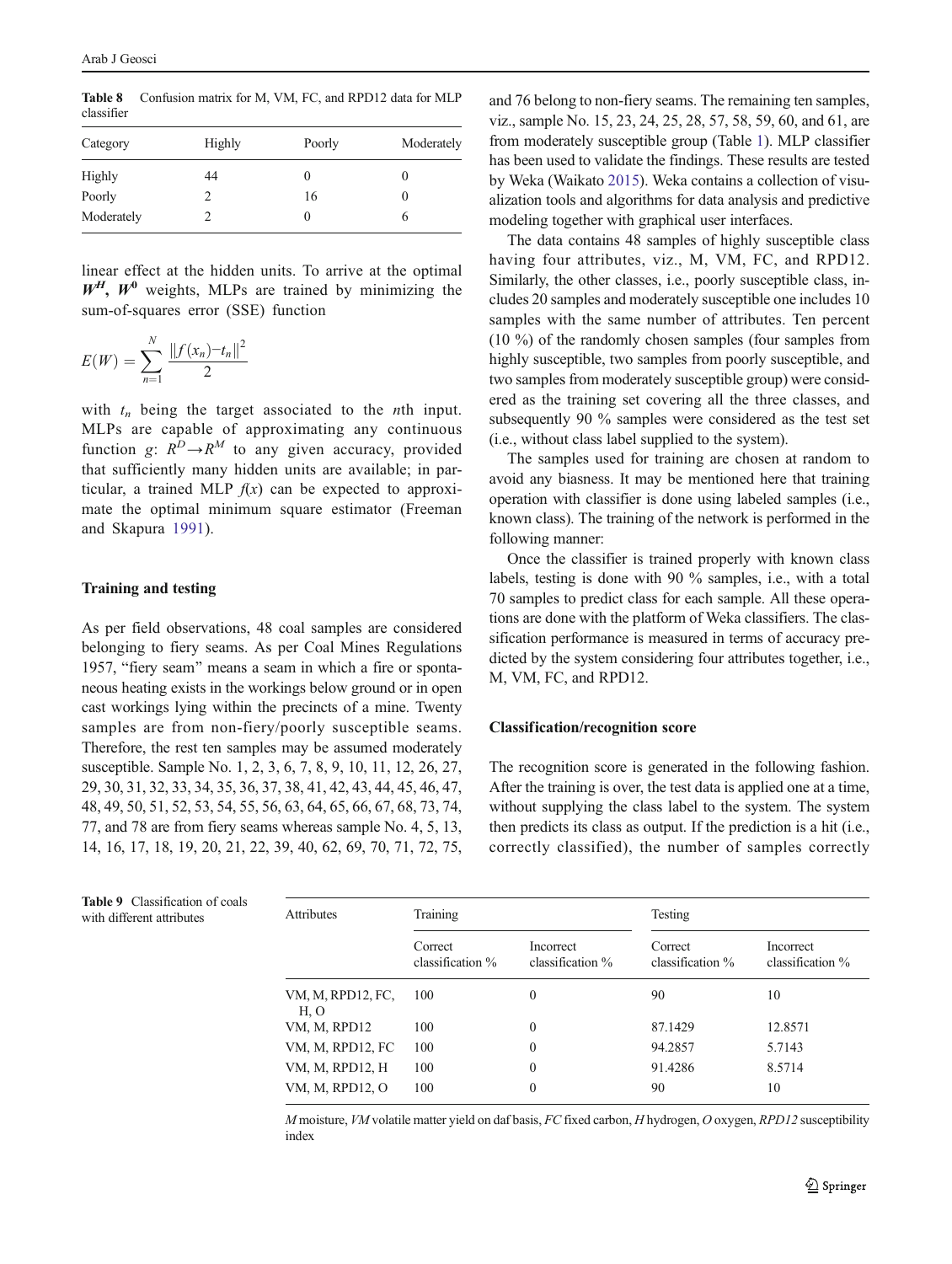<span id="page-11-0"></span>

| <b>Table 10</b> RPD12 value range for different category of samples |  |  |  |
|---------------------------------------------------------------------|--|--|--|
|---------------------------------------------------------------------|--|--|--|

| Group | <b>Status</b>          | RPD12 value range, mV/min |
|-------|------------------------|---------------------------|
|       | Poorly susceptible     | $1.30 - 2.78$             |
|       | Moderately susceptible | $2.17 - 5.18$             |
|       | Highly susceptible     | 5.54 - 19.03              |

classified is increased by 1; otherwise, it is a miss and the corresponding counter (i.e., the number of incorrectly classified samples) is incremented by 1. In this manner, the confusion matrix is generated for measuring the recognition/ classification score. An illustration of the confusion matrix using MLP classifier is shown below in Table [8](#page-10-0).

The first row in the confusion matrix contains 44 correctly classified samples (predicted by the system) without any misclassification of any sample for this group. The second row in the confusion matrix contains 16 correctly classified samples of poorly susceptible class (as predicted by the system) with 2 misclassified samples (i.e., misclassified as highly susceptible group sample). Similarly, in the third row of the confusion matrix, the number of correctly classified samples of moderately susceptible group is 6 and number of incorrectly classified samples is 2 (as categorized by the system as highly susceptible group). Hence, the total recognition/classification score is computed as

 $\%$  correct classification  $=\Big(No.\ of\ correctly\ classified\ samples\Big/total\ no.\ of\ test\ sample\Big)*100$ 

The results of the classification are presented in Table [9.](#page-10-0) From Table [9,](#page-10-0) it may be observed that the recognition score is highest, i.e., 94.29 % when four attributes, viz., VM, M, RPD12, and FC, are used for classification. The recognition score is lowest when classification is done with three attributes, viz., VM, M, and RPD12.

It is clear that RPD12 values of the samples of highly susceptible group range between 5.54 and 19.03, whereas for poorly susceptible group, they vary from 1.30 to 2.78, and for moderately susceptible group, they vary from 2.17 to 5.18. However, a few samples of moderately susceptible group (lying within the range of 2.17–2.78) overlap with the samples of poorly susceptible group as outliers, leading to misclassification. With large population of samples, the misclassification may possibly get reduced further.

The overlapping nature of the samples can be reduced if the same model is tested for a large number of samples having different ranges of their intrinsic properties. Therefore, the classification is made as given in Table 10.

## Tenfold cross-validation

Cross-validation is a model validation technique for assessing how the results of an analysis will generalize to an independent data set. Each round of cross-validation involves partitioning a sample of data into complementary subsets, performing the analysis on one subset (training set), and validating the analysis on the other subset (validation set or testing set). It mimics the use of training and test sets by repeatedly training the algorithm  $K$  times with a fraction  $1/K$  of samples left out for testing purposes. In this case,  $K=10$  is

| S.<br>No. | Random<br>seed | % of Correctly<br>classified instances | % of Incorrectly<br>classified instances | Mean<br>absolute error | Root-mean-<br>square error |
|-----------|----------------|----------------------------------------|------------------------------------------|------------------------|----------------------------|
| 1.        | 1              | 94.8718                                | 5.1282                                   | 0.0578                 | 0.1801                     |
| 2.        | 3              | 94.8718                                | 5.1282                                   | 0.0568                 | 0.1747                     |
| 3.        | 9              | 94.8718                                | 5.1282                                   | 0.0564                 | 0.1739                     |
| 4.        | 13             | 93.5897                                | 6.4103                                   | 0.0597                 | 0.1814                     |
| 5.        | 15             | 94.8718                                | 5.1282                                   | 0.0584                 | 0.1780                     |
| 6.        | 19             | 94.8718                                | 5.1282                                   | 0.0571                 | 0.1729                     |
| 7.        | 25             | 94.8718                                | 5.1282                                   | 0.0541                 | 0.1686                     |
| 8.        | 31             | 94.8718                                | 5.1282                                   | 0.0598                 | 0.1791                     |
| 9.        | 37             | 94.8718                                | 5.1282                                   | 0.0589                 | 0.1798                     |
| 10.       | 43             | 94.8718                                | 5.1282                                   | 0.0597                 | 0.1781                     |
|           | Std. Deviation | 0.4054                                 | 0.4054                                   | 0.0018                 | 0.0040                     |
| Average   |                | 94.7436                                | 5.2564                                   | 0.0579                 | 0.1767                     |

Table 11 Results of tenfold cross-validation method (classification score)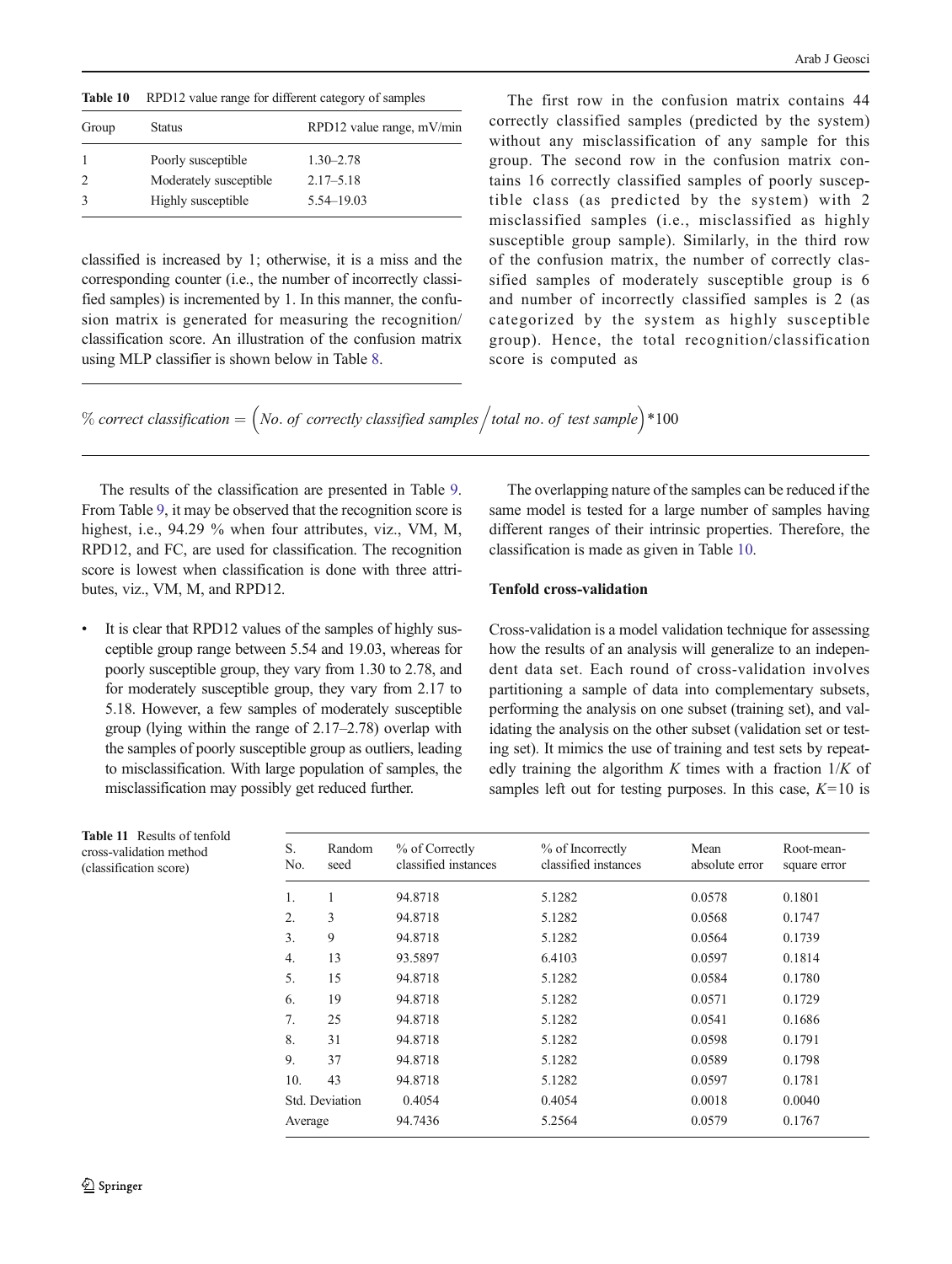<span id="page-12-0"></span>used, i.e., tenfold cross-validation. In each experimental run, nine folds are used for training and the remaining one fold is used for testing. Therefore, training set consists of 90 % data and test set consists of 10 % data.

The tenfold cross-validation is performed on whole dataset with four features (M, VM, RPD12, and FC). To reduce variability, multiple rounds of cross-validation are performed using different random partitions, and the validation results are averaged over the rounds. Classification results reported here are based on MLP classifier. In this case, ten runs of tenfold cross-validation method with random seed for percent split (seed value is taken odd numbers like 1, 3, and 9 for ten runs) are used that produces different random folds for each run. Finally, the standard deviation (SD), mean absolute error, and root-mean-square error for all runs are calculated.

The results are depicted in Table [11](#page-11-0). As observed from the Table [11](#page-11-0), the standard deviation, mean absolute error, and root-mean-square error are 0.4054, 0.0018, and 0.0040, respectively, averaged over ten runs. It is to be noted that results with low variations among different runs are preferred. The tenfold cross-validation results indicate the consistent performance of the MLP classifier over the chosen features.

# **Conclusions**

The following conclusions emerge from the present investigations:

- PCA analysis results indicate that intrinsic properties of coal, specifically moisture, volatile matter yield, hydrogen, and oxygen are positively correlated with susceptibility index, RPD, and fixed carbon is negatively correlated with RPD. Further, ash yield, carbon, and vitrinite, inertinite and liptinite on mineral matter free basis have no correlation with RPD.
- & A comparison between correlation coefficients obtained from CPT and RPD12 analysis indicates that RPD12 gives the highest correlation in maximum number of cases. So, RPD12 is a better susceptibility index than CPT.
- & Artificial neural network analysis indicates that RPD12 is the best susceptibility index to get optimal results. In other words, with wet oxidation potential method, the experimental conditions should be  $0.2$  N KMnO<sub>4</sub> solution with 1 N KOH at 45 °C to achieve optimal results for finding out the susceptibility of coal to spontaneous combustion.
- & Coal seams were classified according to their proneness to spontaneous heating with the help of different attributes using multilayer perceptron classifier with a correct classification of 94.29 %. The results are further validated by tenfold cross-validation method to show the consistent performance of the MLP classifier over the chosen features.

As per the categorization of susceptibility of coal seams, the highly susceptible group has RPD12 values range between 5.54 and 19.03 mV/min. For the poorly susceptible group, RPD values range between 1.30 and 2.78 mV/min, and for moderately susceptible group, these range between 2.17 and 5.18 mV/min. Therefore, there exist overlapping values of RPD12 in case of poorly and moderately susceptible groups. To get precise range of RPD12 values, a large population of samples belonging to poorly and moderately susceptible group may be required.

## References

- ASTM D 5373–93 (1993) Standard test methods for instrumental determination of carbon, hydrogen and nitrogen in laboratory samples of coal and coke
- Banerjee SC (2000) Coal categorization vis-à-vis spontaneous fire risk. In: Prevention and Combating Mine Fires, Special Indianth edn. Oxford & IBH Publishing Co. Pvt. Ltd, New Delhi, pp 67–113
- Banerjee SC, Nandy DK, Banerjee DD, Sen SK (1988) Spontaneous fire risk rating of a colliery proposed to be developed by short wall method of mining. In: Proceedings of Fourth International Mine Ventilation Congress, Brisbane, Queensland, July, pp 365–373
- Baris K, Kizgut S, Didari V (2012) Low temperature oxidation of some Turkish coals. Fuel 93:423–432
- Beamish BB, Arisoy A (2008) Effect of intrinsic coal properties on selfheating rates. In: 12th US/North American Mine Ventilation Symposium, Wallace (ed), ISMN 978-0-615-20009-5, 149–15: pp 125–130
- Beamish BB, Arisoy A (2008b) Effect of mineral matter on coal selfheating rate. Fuel 87:125–130
- Behera P, Mohanty G (2009) Peroxy complex and crossing point temperature of Talcher coals—an adducer to assess the spontaneous heating combustibility character. J Sci Res 1:55–60
- Carras JN, Day SJ, Saghafi A, Williams DJ (2009) Greenhouse gas emissions from low-temperature oxidation and spontaneous combustion at open-cut coal mines in Australia. Int J Coal Geol 78:161–168
- Chik Z, Aljanabi QA, Kasa A, Taha MR (2014) Tenfold cross validation artificial neural network modeling of the settlement behavior of a stone column under a highway embankment. Arab J Geosci 7:4877– 4887
- Didari V (1988) Developing a spontaneous combustion risk index for Turkish coal mines - Preliminary studies. J Mines Met Fuels 211– 215
- Eberhart RC, Dobbins RW (1990) Neural network PC tools: a practical guide. Academic Press Inc., San Diego, CA
- Esmaeili M, Salimi A, Drebenstedt C, Abbaszadeh M, Bazzazi AA (2014) Application of PCA, SVR, and ANFIS for modeling of rock fragmentation. Arab J Geosci.
- Freeman JA, Skapura DM (1991) Neural Networks Algorithms, Applications, and Programming Techniques. Addison-Wesley Publishing Company, 401 p
- Gardner MW, Dorling SR (1998) Artificial neural networks (the multilayer perceptron)—a review of applications in the atmospheric sciences. Atmos Environ 32:2627–2636
- Ghasemi E, Amini H, Ataei M, Khalokakaei R (2014) Application of artificial intelligence techniques for predicting the flyrock distance caused by blasting operation. Arab J Geosci. doi:[10.1007/s12517-](http://dx.doi.org/10.1007/s12517-012-0703-6) [012-0703-6](http://dx.doi.org/10.1007/s12517-012-0703-6)